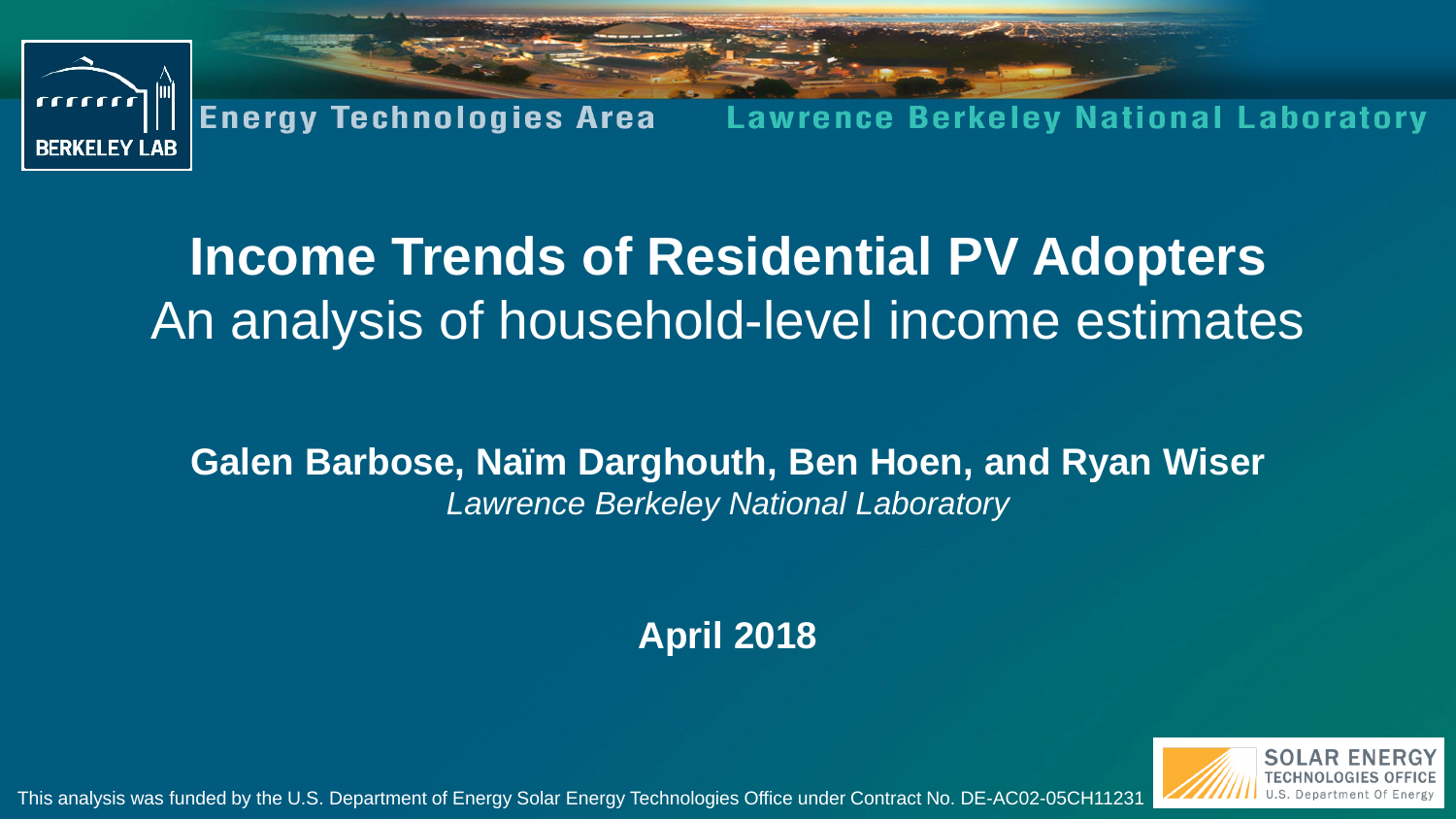## **Acknowledgments**

This analysis was funded by the U.S. Department of Energy Solar Energy Technologies Office under Contract No. DE-AC02-05CH11231. We thank Garrett Nilsen, Elaine Ulrich, Odette Mucha, and Ammar Qusaibaty of the U.S. Department of Energy's Solar Energy Technologies Office (SETO) for their support of this work.

We would also like to thank participants in the SETO-funded project, *State Strategies to Bring Solar to Low- and Moderate-Income Communities*, for providing invaluable input and feedback on this work. That project, led by the Clean Energy States Alliance, includes representatives from public agencies across six states: Connecticut Green Bank; District of Columbia Department of Energy and Environment; Minnesota Department of Commerce; New Mexico Energy, Minerals and Natural Resources Department; Oregon Department of Energy; Oregon Energy Trust; and Rhode Island Office of Energy Resources. The work presented here was conducted, in part, to inform the efforts of those agencies in developing and implementing new strategies for expanding access and affordability of solar PV among low- and moderate-income (LMI) residents and communities. Finally, we thank the many public agencies, utilities, and other entities that provided the underlying PV system-level data used for this study.

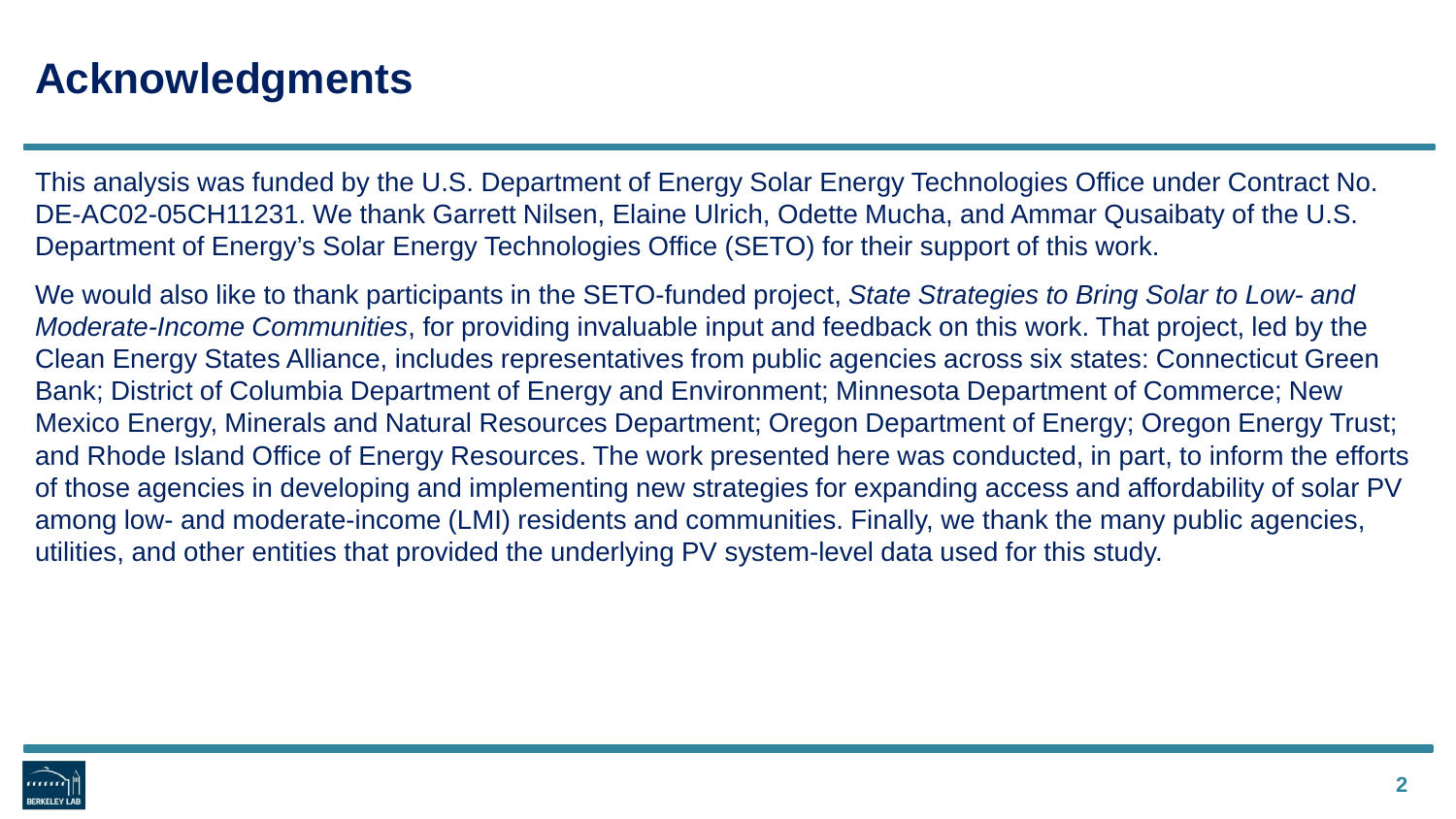## **Outline**

### • Overview and Background

- Data
- Results
	- Median incomes of PV adopters vs. broader population
	- Income distribution of PV adopters
	- LMI adoption rates
	- LMI adopter characteristics
- Conclusions
- Appendix

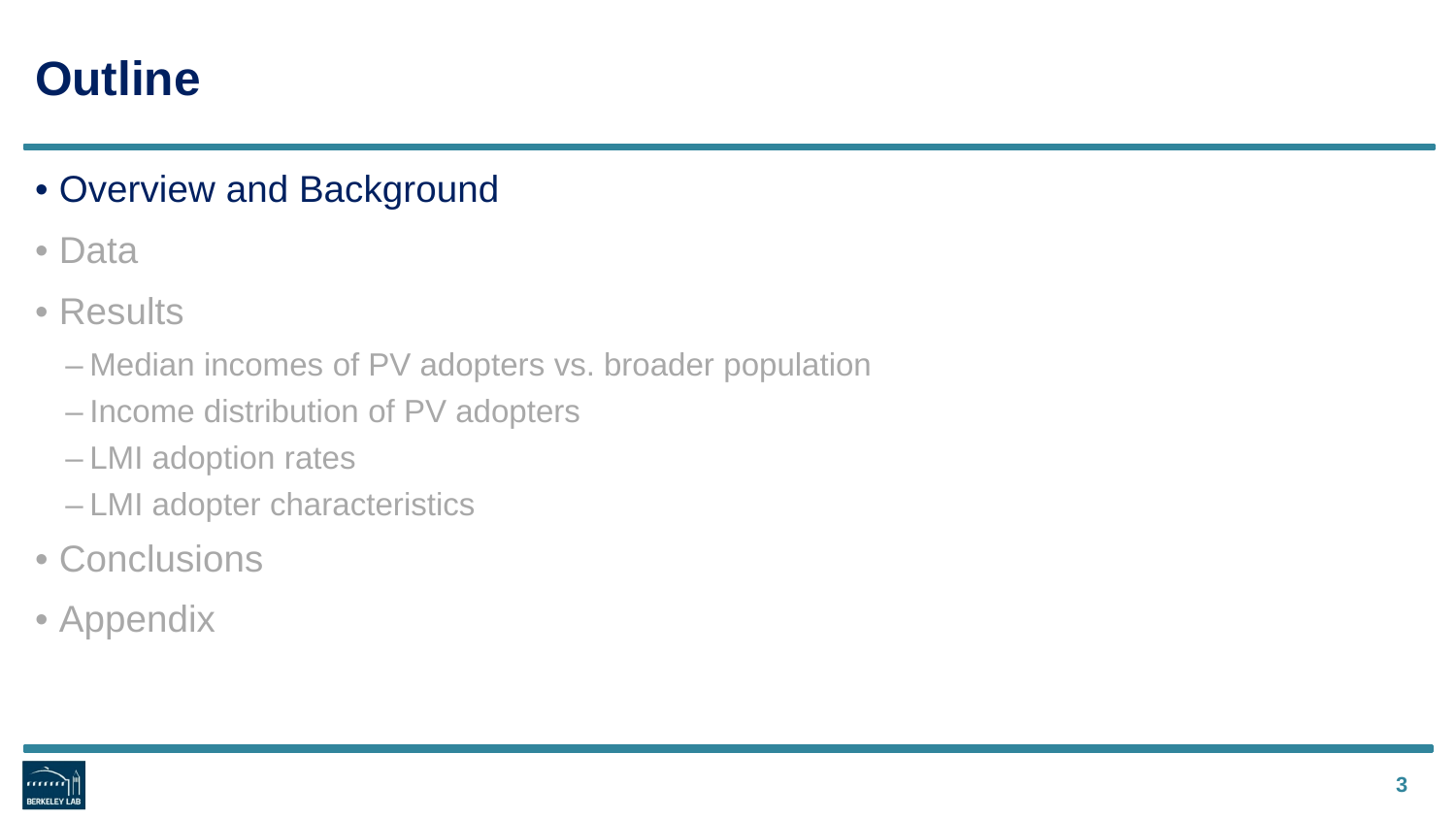# **Project Overview**

*Objective: Describe income trends among U.S. residential solar adopters, highlighting trends related to low- and moderate-income (LMI) households*

#### **Unique features of this analysis**

- *Household-level income estimates***:** Experian\* address-level income estimates allows for more-precise characterization of PV-adopter incomes
- *Relatively extensive coverage of the U.S. solar market***:** Based on Berkeley Lab's latest *Tracking the Sun (TTS)* dataset, covering ~82% of the total U.S. market (with street addresses for ~63% of the market)

#### **Scope**

- *Rooftop solar on single-family homes***:** Underlying data consist primarily of single-family rooftop PV, but later work may extend analysis to multi-family homes and also to community solar subscribers
- *Systems installed through 2016 in 13 states***:** Focuses on states in latest TTS dataset with address data available for large fraction of the market; later work may evaluate more-recent adopters and additional states
- *Basic descriptive trends***:** Focus here is on establishing basic trends, but later work may examine underlying causal factors more directly, using more-sophisticated statistical methods



*\* Experian and the Experian marks used herein are trademarks or registered trademarks of Experian Information Solutions, Inc. Other product and company names mentioned herein are the property of their respective owners.*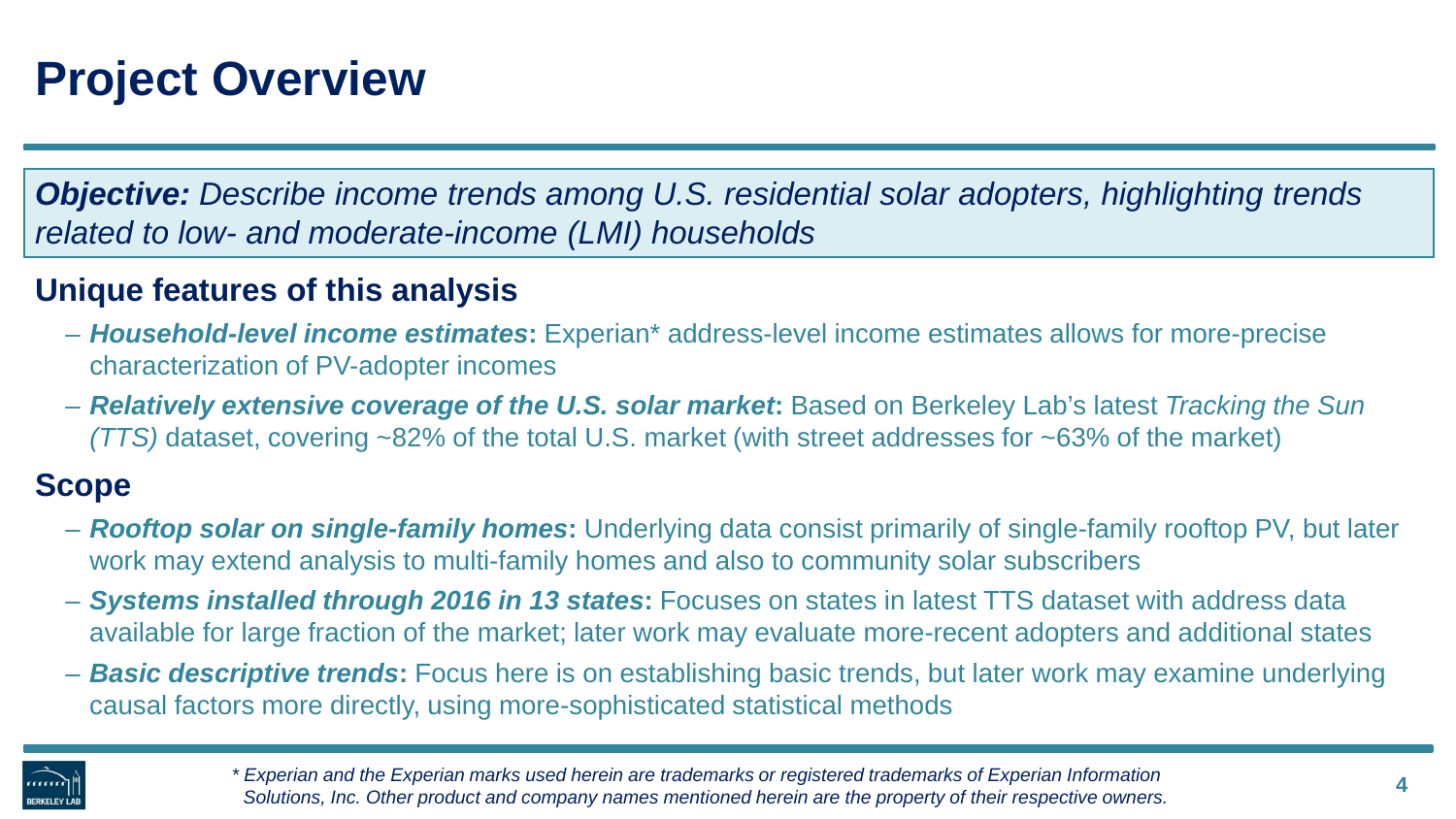## **This work seeks to refine and expand upon prior analyses of PV adopter income trends**

- Prior analyses have examined PV-adopter income and other demographic trends:
	- Kevala, Center for American Progress, GTM and PowerScout, UC Energy Institute, CT Green Bank, Energy+Environmental Economics, SolarPulse, NREL, others
- Though their data and methods vary, these prior studies generally:
	- Focus on somewhat limited geographies (single states or several larger state markets)
	- Rely on median incomes at the block-group or zip-code level as proxies for individual PV-adopter incomes (or, in limited cases, survey data from a sample of households)
	- Are somewhat dated
- These studies have yielded mixed results and messages:
	- Some show that PV adopters tend to be more affluent and educated than non-adopters, while perhaps highlighting an attenuation of this trend over time
	- Others emphasize that middle-class adopters are most common and that their numbers have risen over time
	- Varying conclusions about the role of TPO in driving LMI adoption

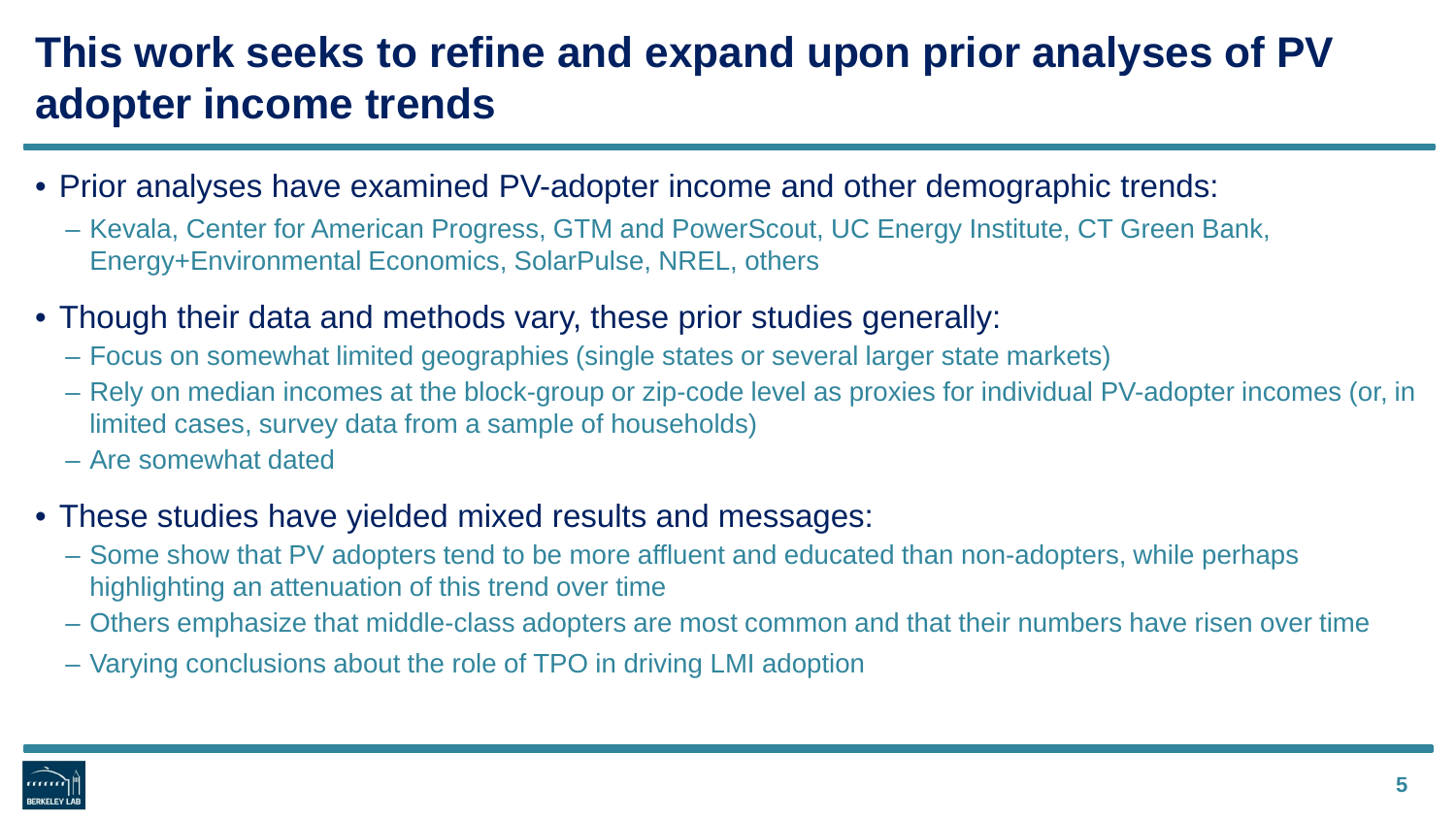## **Outline**

• Overview and Background

### • Data

- Results
	- Median incomes of PV adopters vs. broader population
	- Income distribution of PV adopters
	- LMI adoption rates
	- LMI adopter characteristics
- Conclusions
- Appendix

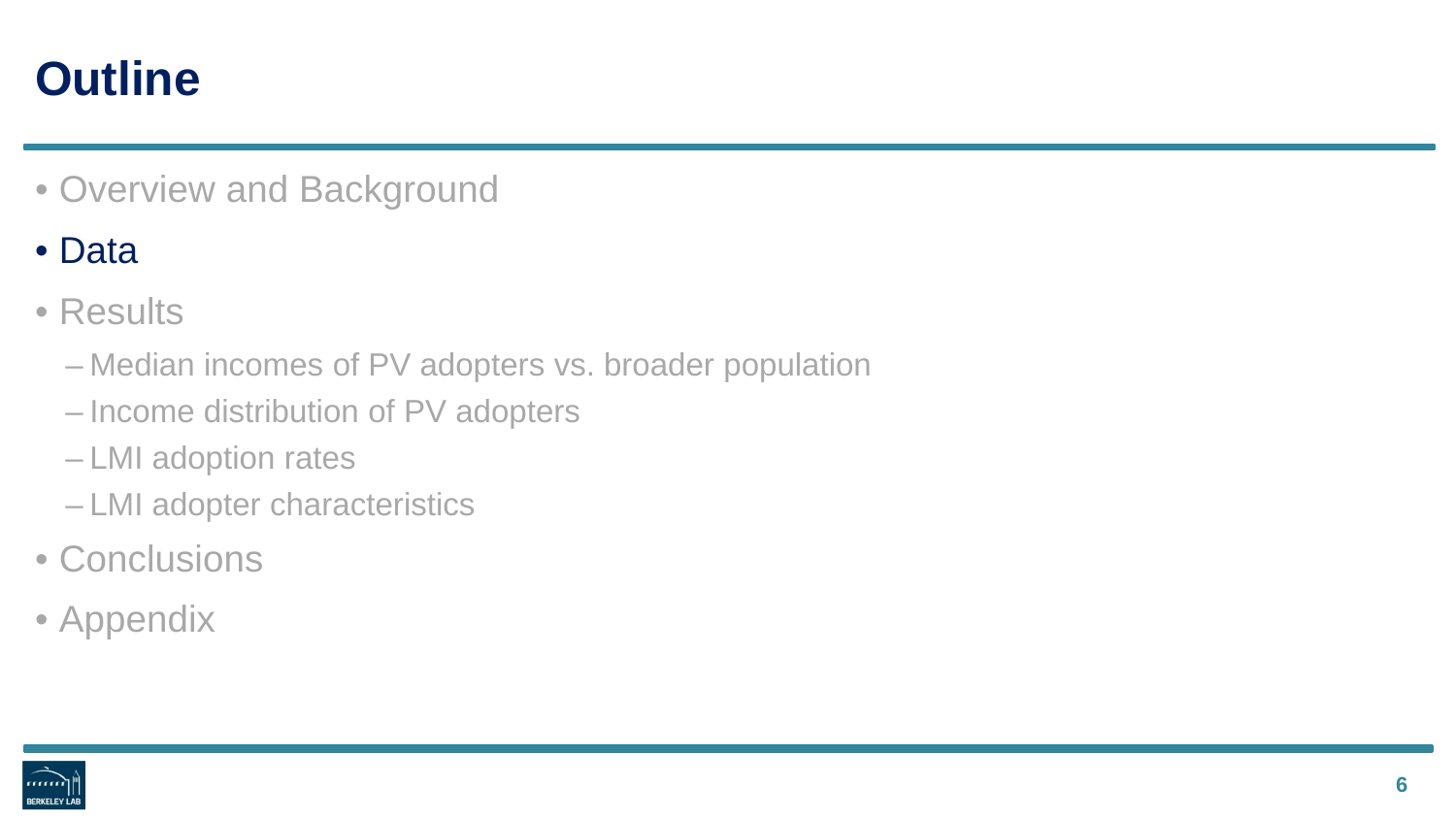# **Analysis builds off** *Tracking the Sun (TTS)*

- TTS 10 dataset (August 2017 release)
	- System-level PV data through 2016
	- $-$  ~1.1 million residential systems in total
	- >800,000 systems with street addresses
- This analysis focuses on the 13 states with relatively complete address-level coverage (listed in table to the right)
	- Sample represents 89% of all residential systems in the 13 states covered, and 61% of all U.S. residential systems installed cumulatively through 2016
	- Missing from the analysis are a number of relatively large state residential markets: AZ, CO, HI, MD, NJ

*See appendix for additional details on data sources and sample sizes by installation year*

| <b>State</b> | <b>Analysis Sample</b>     | <b>Market Coverage</b>      |  |  |  |  |
|--------------|----------------------------|-----------------------------|--|--|--|--|
|              | Residential systems in TTS | Percent of all state        |  |  |  |  |
|              | dataset with addresses and | residential systems through |  |  |  |  |
|              | matched to Experian data   | 2016 in analysis sample     |  |  |  |  |
| <b>CA</b>    | 595,847                    | 92%                         |  |  |  |  |
| <b>CT</b>    | 18,989                     | 82%                         |  |  |  |  |
| <b>DC</b>    | 2,573                      | 94%                         |  |  |  |  |
| <b>MA</b>    | 61,422                     | 95%                         |  |  |  |  |
| <b>MN</b>    | 597                        | 26%                         |  |  |  |  |
| <b>NC</b>    | 4,697                      | 93%                         |  |  |  |  |
| <b>NM</b>    | 10,591                     | 87%                         |  |  |  |  |
| <b>NV</b>    | 20,150                     | 85%                         |  |  |  |  |
| <b>NY</b>    | 47,343                     | 64%                         |  |  |  |  |
| <b>OH</b>    | 1,765                      | 66%                         |  |  |  |  |
| <b>OR</b>    | 11,684                     | 94%                         |  |  |  |  |
| <b>RI</b>    | 1,936                      | 97%                         |  |  |  |  |
| VT           | 3,559                      | 59%                         |  |  |  |  |
| Total        | 781,153                    | 89%                         |  |  |  |  |

*Notes: Market Size is based on maximum value reported across three sources: EIA Form 861 data, GTM Solar Market Insight, and TTS 10. MN: Analysis sample consists solely of projects installed through the Made in Minnesota program, representing roughly 50% of statewide installations over the 2014-2016 period. VT: Analysis sample consists primarily of installations through 2015; much of the gap in market coverage is thus associated with 2016 installations.*

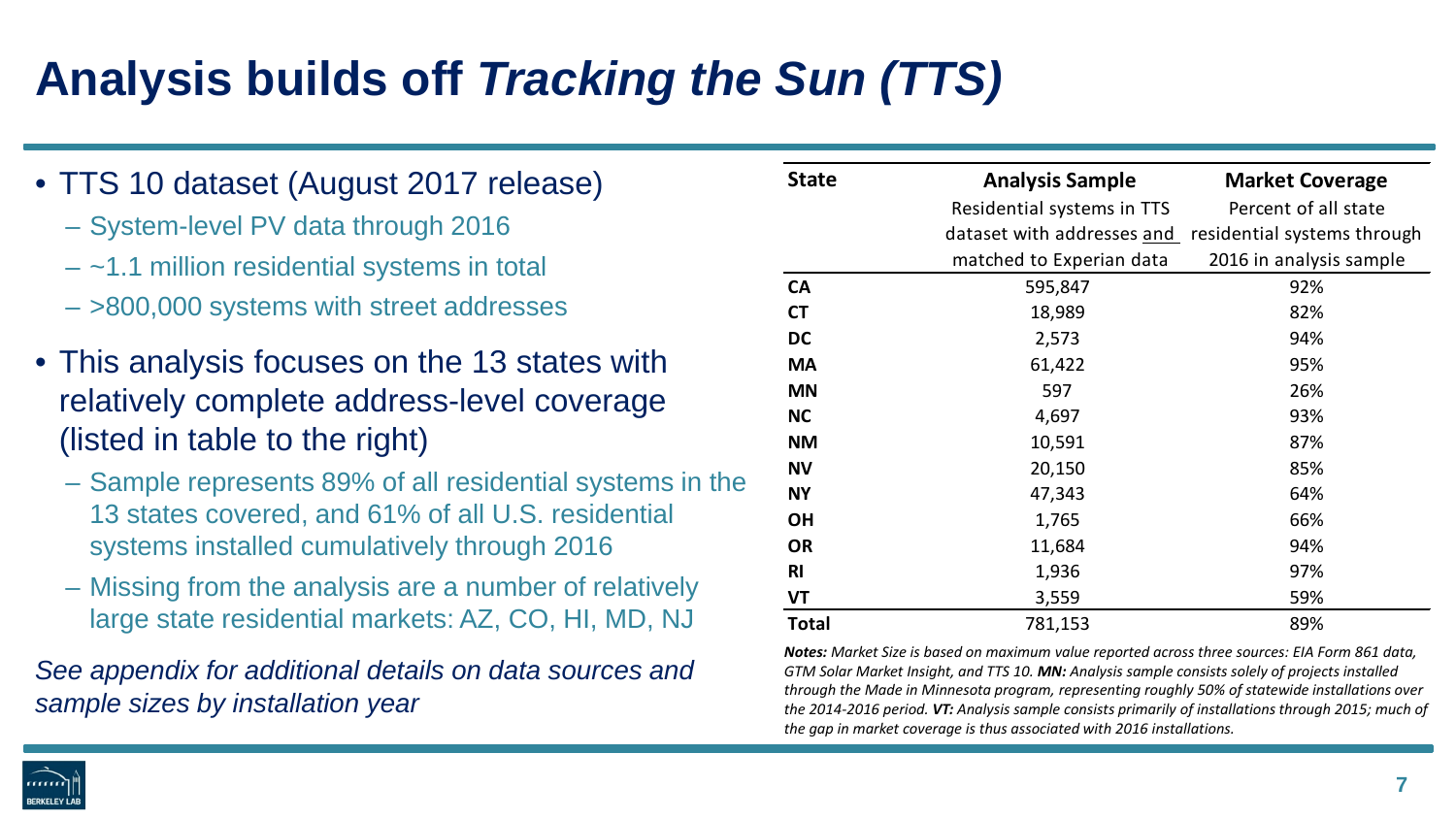## **Experian household income estimates**

Used to characterize income of PV households

- All PV addresses geocoded and sent to Experian for matching
	- Person- or household-level match for 77% of PV addresses
	- Zip+4 match for 23% (zip+4 is one side of one block of a street—typically ~5-10 households)\*
	- <1% not matched
- Experian household income estimates
	- Estimated using individual, household and neighborhood level data via an algorithm designed to predict multiple income levels
	- Validation steps include numerous data comparisons and iterations to increase predictive accuracy and outcome
	- Estimates are fit to census income distribution nationally and at a small geographic level (Census Block Group)

*\*We conducted robustness checks and found no material or consistent difference in PV-adopter income trends when excluding addresses for which income was matched based on zip+4, rather than an exact household-match*

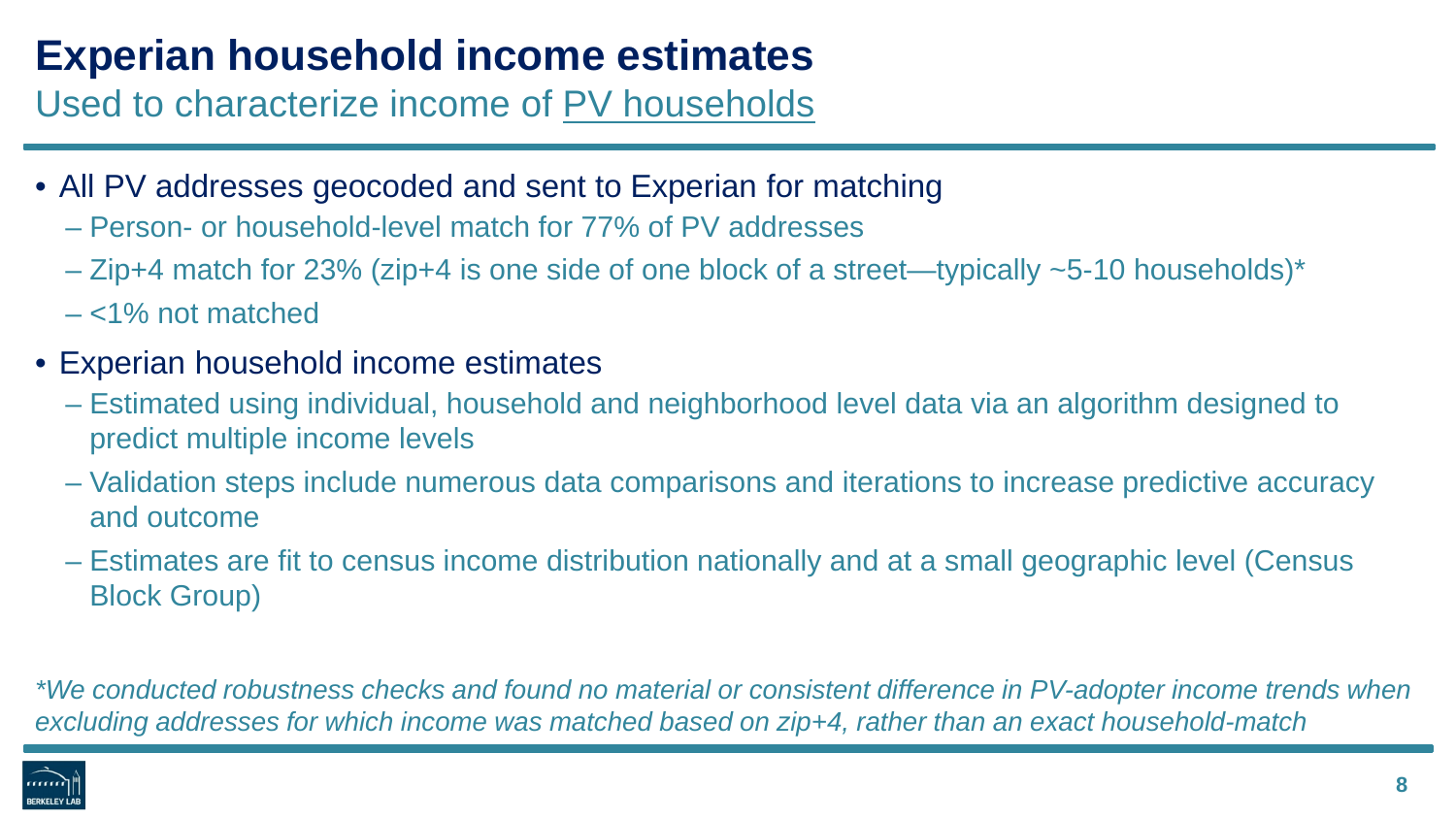## **Census data**

Used to characterize income of broader population

- American Community Survey (ACS) 2016 5-year averages
	- Downloaded from factfinder.census.gov
- Analysis makes use of variables relating to household median income, household income distributions, and owner occupied / renter status
	- Depending on the element of our analysis, we use Census data published at the level of the block group (BG), county, Metropolitan/Micropolitan Statistical Area (MSA), or state
	- Variables associated with each PV system by first matching the system address to a census block, which then determines its BG, county, and MSA
- PV adopters classified as LMI based on income relative to Area Median Income (AMI)
	- AMI is calculated from Census data, based on MSA median household income (for urban addresses) or county median household income (for rural addresses)
- Experian income data is fit to Census data, implicitly allowing comparability

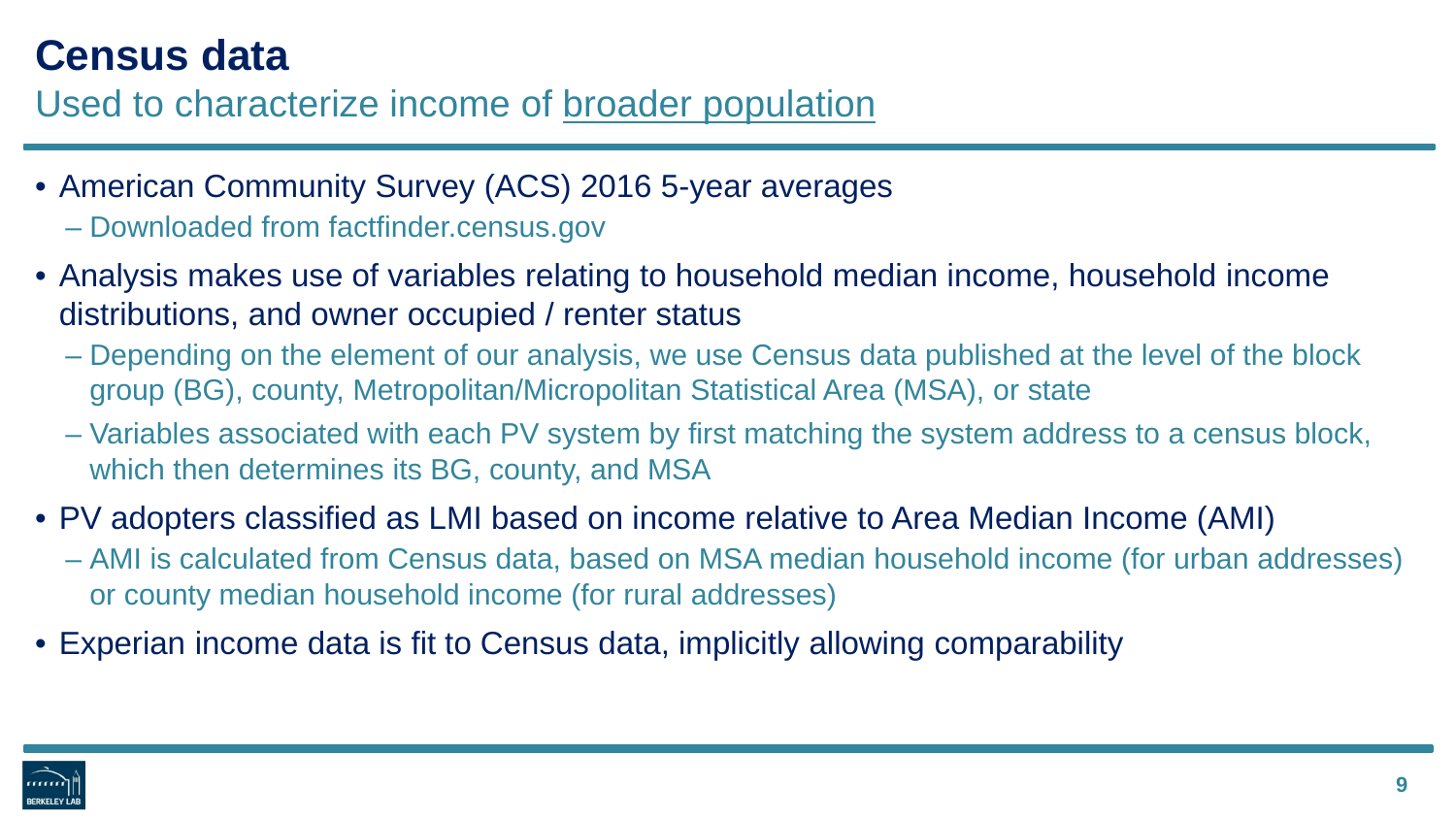# **A note on defining the "reference" population**

- Throughout the analysis, PV adopters are compared or characterized relative to some "reference" population
- These reference populations can vary according to their geographical scope
	- Our analysis uses reference populations based on MSAs, states, and the collection of all states
- Reference populations can also be defined in terms of sub-populations within a given geographical area
	- We consider reference populations based on: (a) *all households* (HH) as well as (b) just *owner-occupied households* (OO-HH)
	- Ideally, we would also use reference populations based on just *owner-occupied, single-family households* (as most PV adopters fall within this group), but Census data do not provide income



**BERKELEY LA**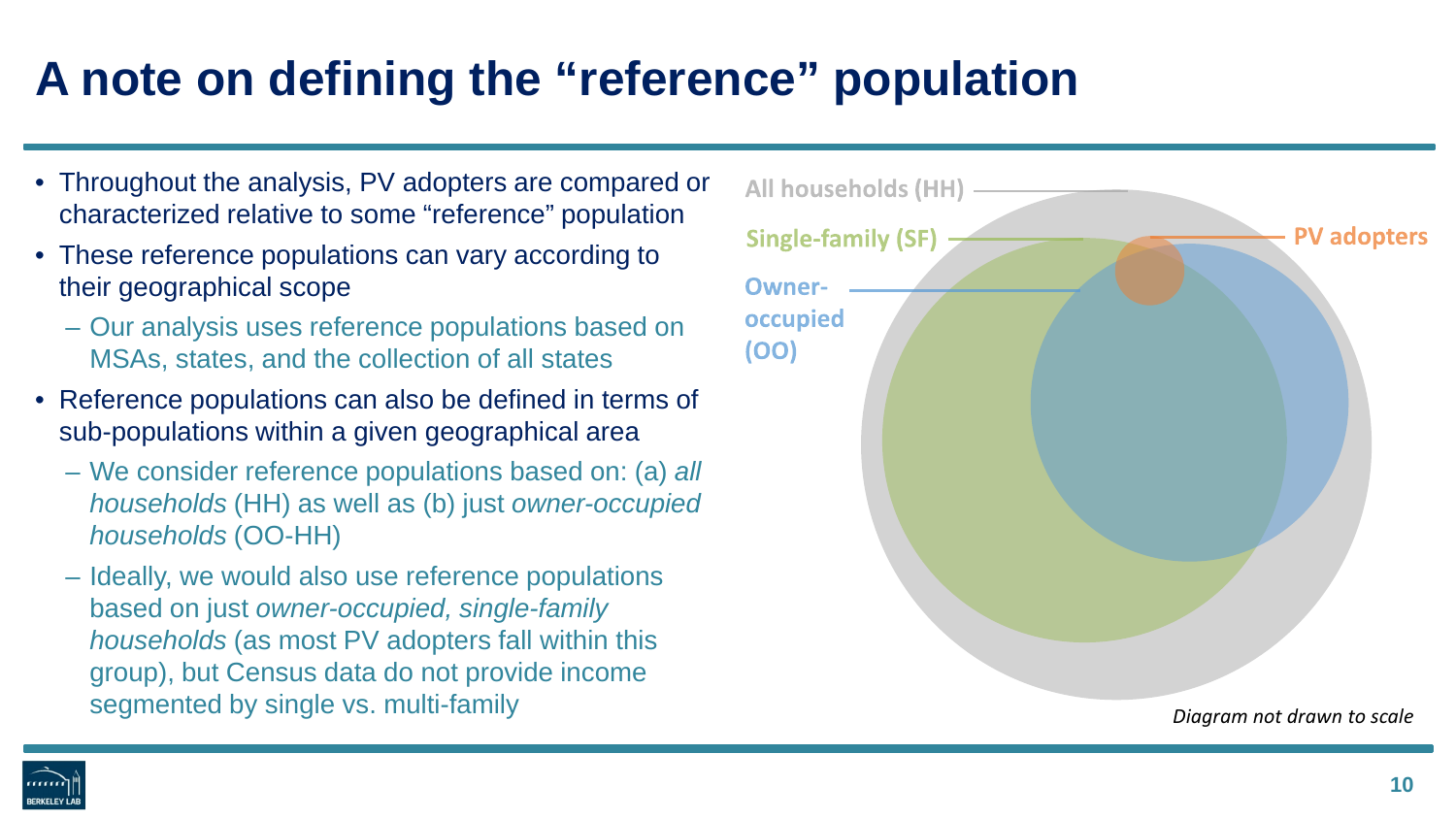## **Outline**

- Overview and Background
- Data
- Results
	- Median incomes of PV adopters vs. broader population
	- Income distribution of PV adopters
	- LMI adoption rates
	- LMI adopter characteristics
- Conclusions
- Appendix

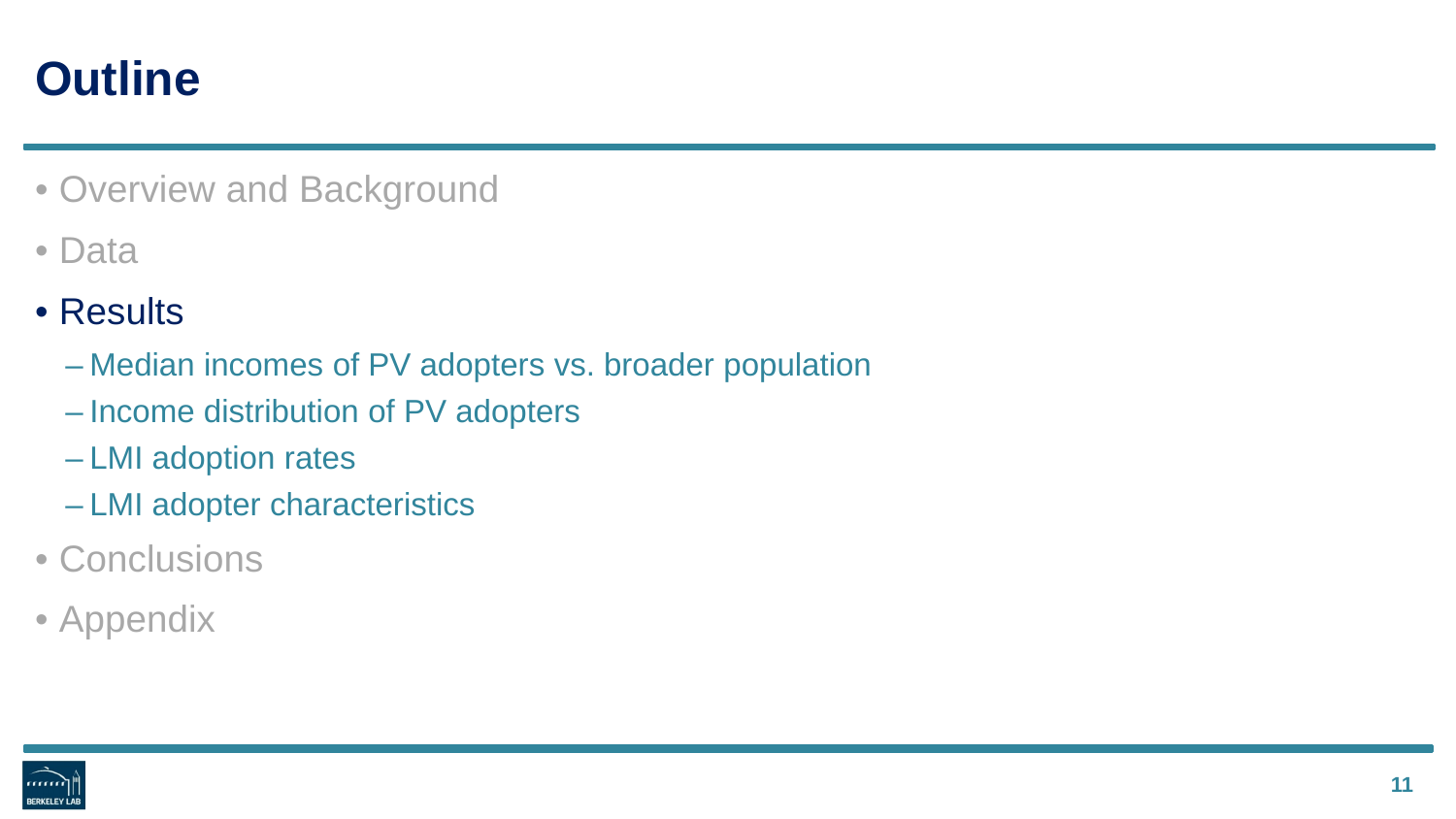## **The median income of all PV adopters is notably higher than other HHs, but difference is much smaller when compared to just OO-HHs**



*Notes: Multi-state median incomes are calculated as a weighted average of each individual state median, weighted based on the relevant population (i.e., the population of PV adopters, all households, or all owner-occupied households).*

- Median income of all PV adopters in the sample is \$32k (54%) higher than all HH
- But more than half of that difference is associated with home ownership
	- Home ownership rates much higher for HHs above state median income (77%, on average) than below (44%); see slide 31 in appendix for additional details
	- Standard "split incentive" barrier endemic to distributed energy resources generally, including energy efficiency
- Median income of PV adopters is \$13k (17%) higher than that of all OO-HH
- Gap is amplified by the concentration of PV adopters in relatively high-income states
	- Pulls PV median upward, while medians for all HHs and OO-HHs reflect distribution of broader population

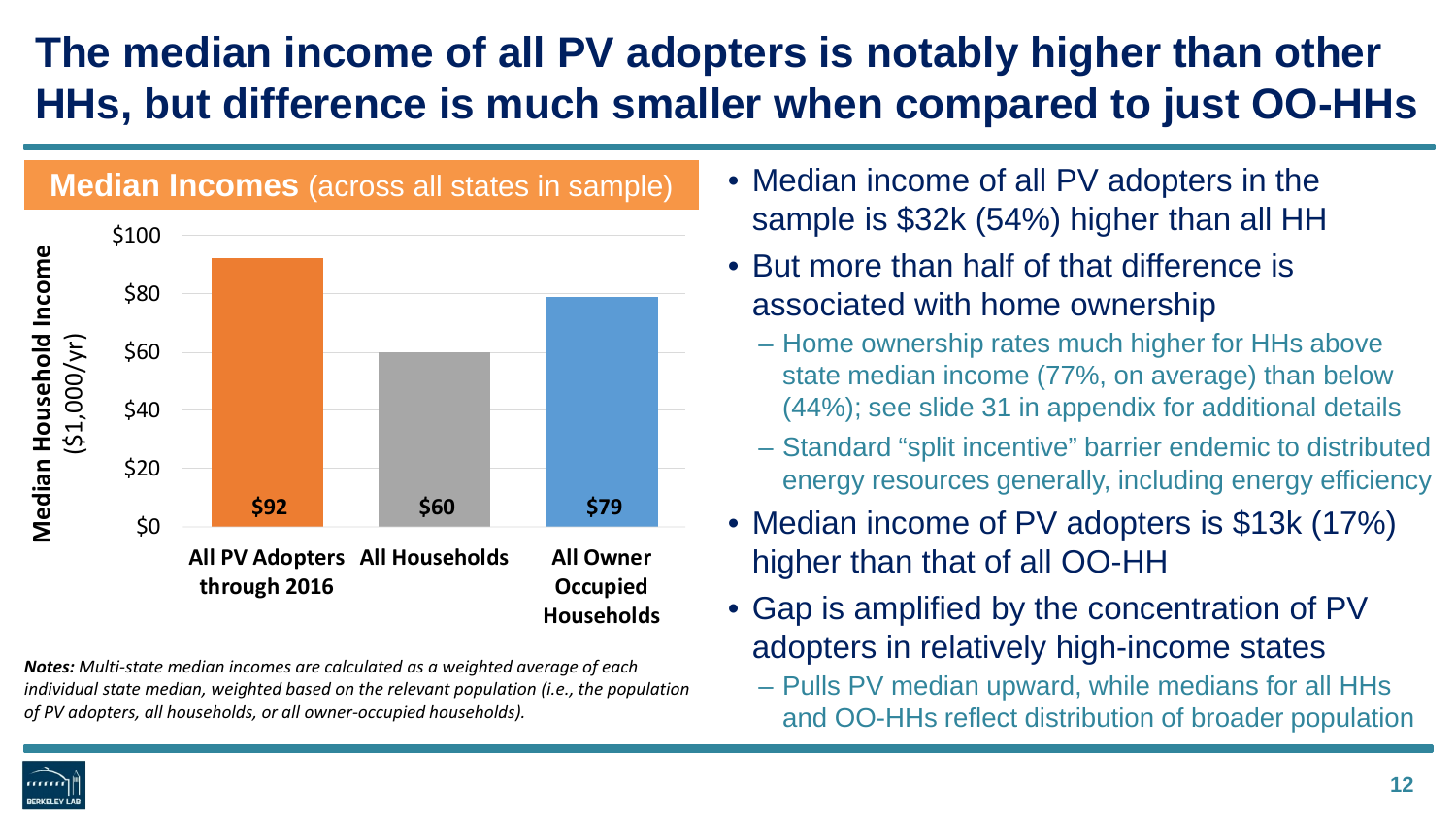## **Similar trends exhibited in most states, with greatest PV-adopter income disparities in states with relatively low statewide incomes**

#### **Median Incomes by State**



*Notes: States ordered from highest to lowest based on median income of all owner-occupied households.*

- PV-adopter median incomes across the 13 states in the sample are ~\$20k- \$30k (30%-70%) higher than for all HH
- Differences consistently much smaller when comparing to just OO-HH
- Gap between PV adopters and all OO-HHs vary with overall statewide income levels
	- Gap is smaller for high-income states—and is even inverted for the three states (DC, MA, CT) with the highest statewide incomes
	- In states with relatively low statewide incomes, PV-adopter incomes are also lower, but not to the same extent as the overall population of OO-HHs

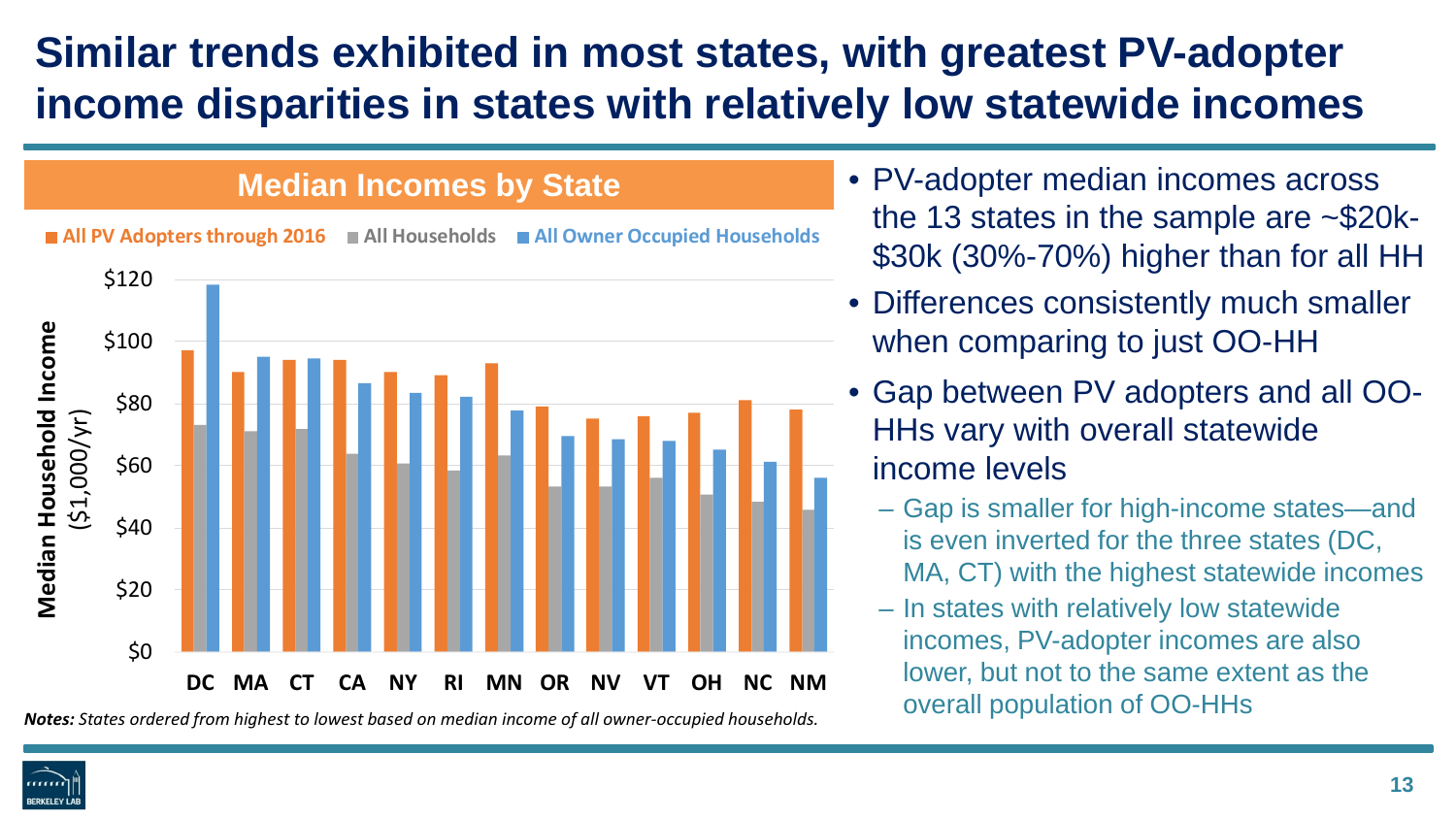## **PV-adopter median incomes converging toward broader population**

#### **Annual PV-Adopter Median Incomes**  (across all states in sample)



*Notes: See earlier slide for method used to calculate multi-state median incomes. Income levels for PV adopters in each year are based on estimated current income of those HHs, not the income in the year of installation. Accordingly, the reference incomes shown for* 

- Prior results focused on all PV adopters cumulatively, but annual trends show that PVadopter median incomes have been trending downward in recent years
- PV adopters converging toward median income of all OO-HHs: PV-adopter median income 10% higher than all OO-HHs in 2016 (\$87k vs. \$79k), compared to 27% higher in 2010
- Figure here focuses on period since 2010; later slide contrasts these trends with the earlier era
- Aggregate PV-adopter median income across all states is driven heavily by CA, but most states show similar downward trend

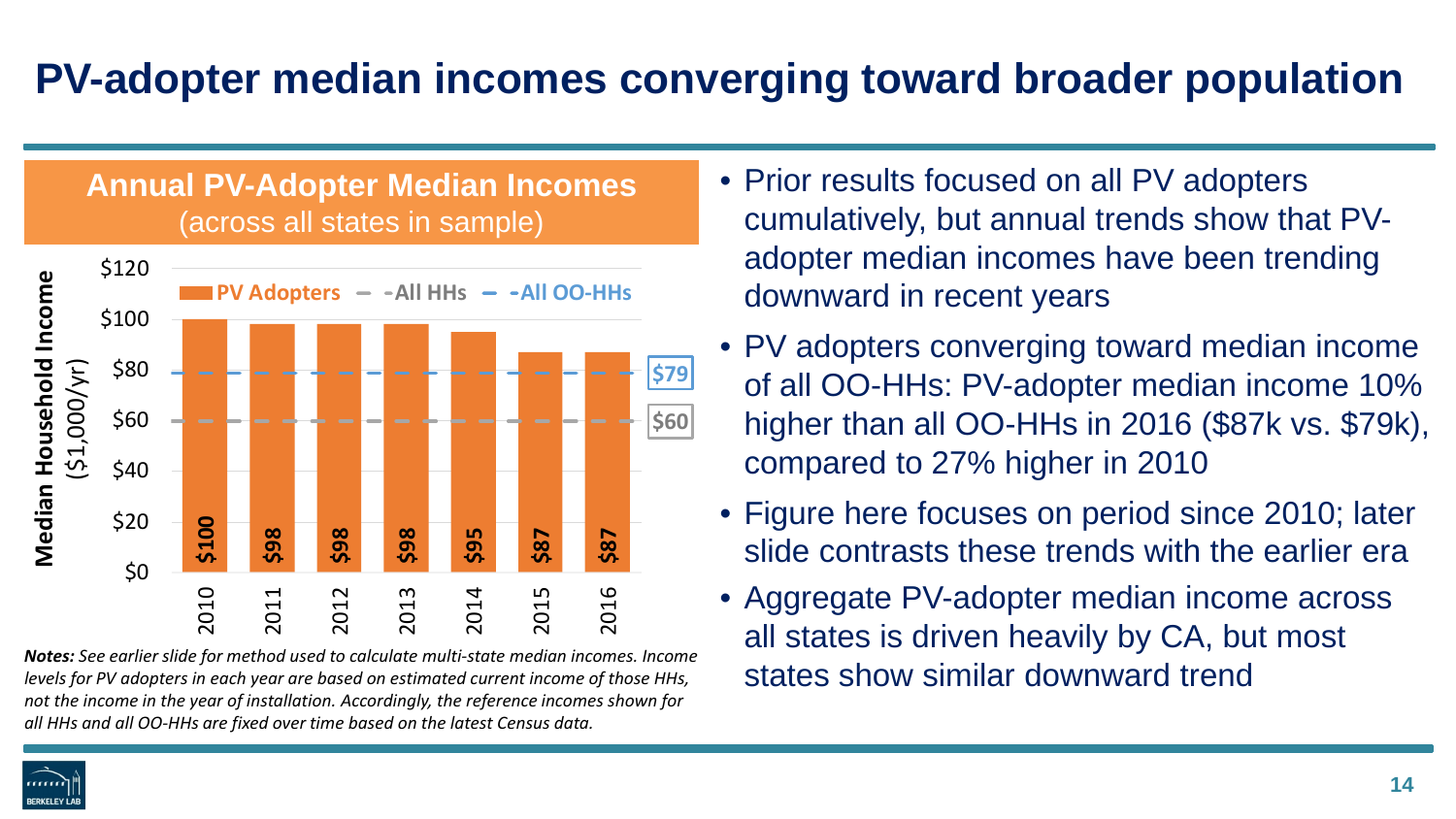### **Most states show a decline in PV-adopter median incomes over time**



*Notes: States divided among figures alphabetically, simply to aid visual comprehension. For several states (MN, RI, VT), sufficient sample sizes are available for only a portion of the time period shown. Income levels for PV adopters in each year are based on estimated current income of those HHs, not the income in the year of installation.* 

- Notwithstanding some inter-annual volatility, median PV-adopter incomes in most states have generally been trending downward in recent years
- Some states (NY, OH, OR, VT) show little change or even slight increases in PV-adopter incomes over the period shown, but these also tend to be states with relatively low PV incomes

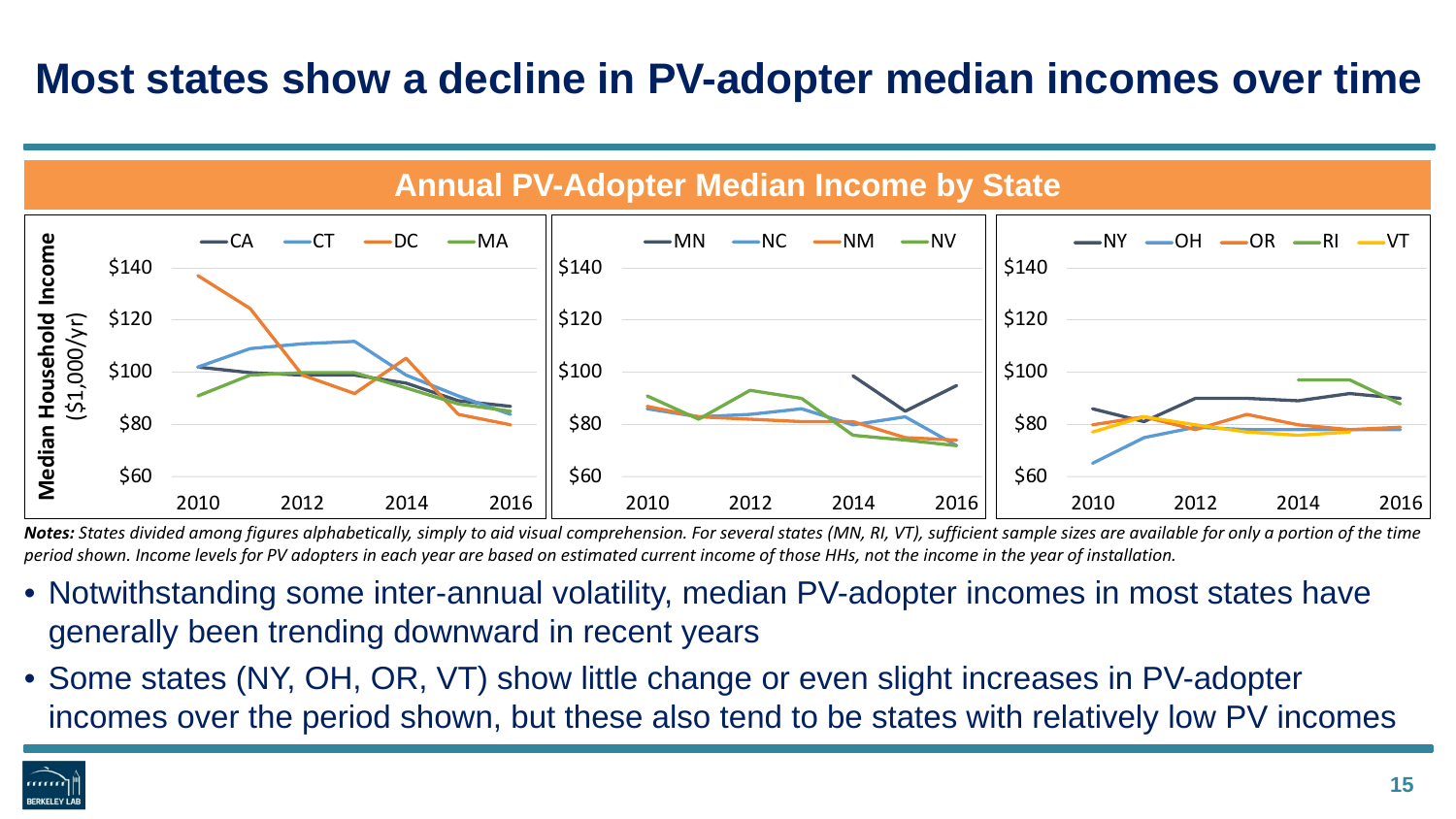## **2016 PV-adopter median incomes in most states were greater than other OO-HHs, though four states have reached "income parity"**

#### **PV-Adopter Median Incomes** *Relative* **to Median Income of all OO-HHs** (2016 PV Adopters)



*Notes: States ordered from left to right according to declining median income of all OO-HHs (see slide 13* 

- Across the 13 states in the sample, PV-adopter median incomes in 2016 ranged from 68%-132% of the median income for all OO-HHs
- Four states (DC, MA, CT, CA) have reached "income parity", with PV adopter median incomes equal to or below other OO-HHs
- For reasons discussed previously, variation in results across states is strongly associated with the overall median income of OO-HHs
	- Lower ratio of median income in states with higher overall incomes for OO-HHs

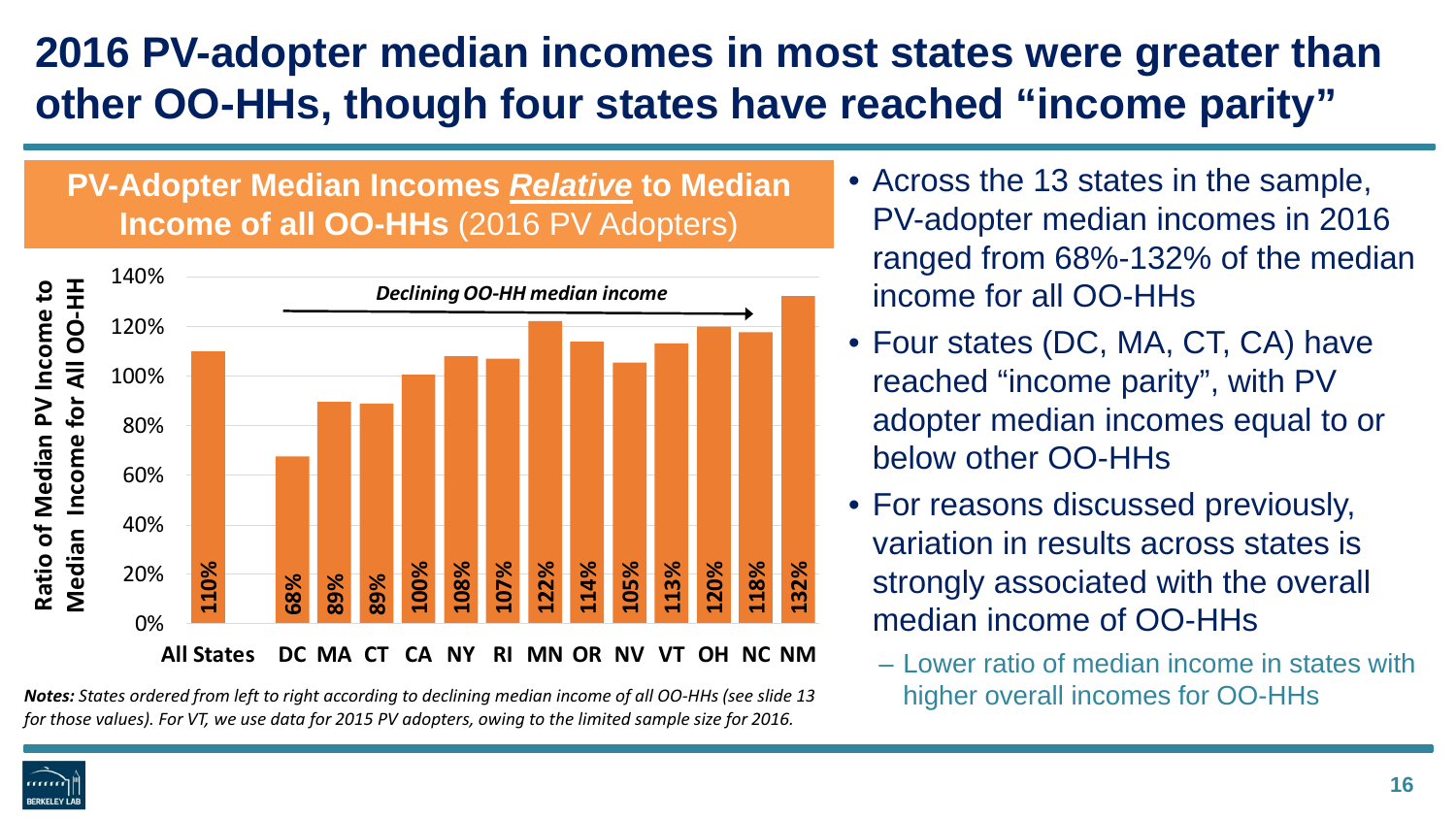## **Even if often under-represented, "moderate-income" households nevertheless constitute a sizeable share of cumulative PV adopters**



*Notes: States ordered left to right according to declining median income of all OO-HHs. Income quintiles based on all HHs in each state; the distribution for "All States" uses the quintiles for each PV adopter's respective state. See slide 33 for distributions in absolute dollar terms. The Pew Research Center defines "middle class" households as those with incomes of 67% to 200% of the U.S. median household income (\$53,889 in 2016). The Federal Poverty Level (FPL) was equal to \$20,420 for a 3-person household in 2016.*

- 43% of all PV adopters in the sample (33%-50% across individual states) fall within the lower 3 income quintiles
- 48% of all PV adopters (47%-60% across individual states) fall within Pew's definition of "middle class" (see notes)
- Even low-income groups are represented, with 15% of all PV adopters below 200% of the Federal Poverty Level: a common benchmark used in low-income programs
	- Though some questions exist about income estimates at the lower end, discussed later
- Cross-state differences largely driven by more-general income differences across states (slide 32 shows this more clearly)

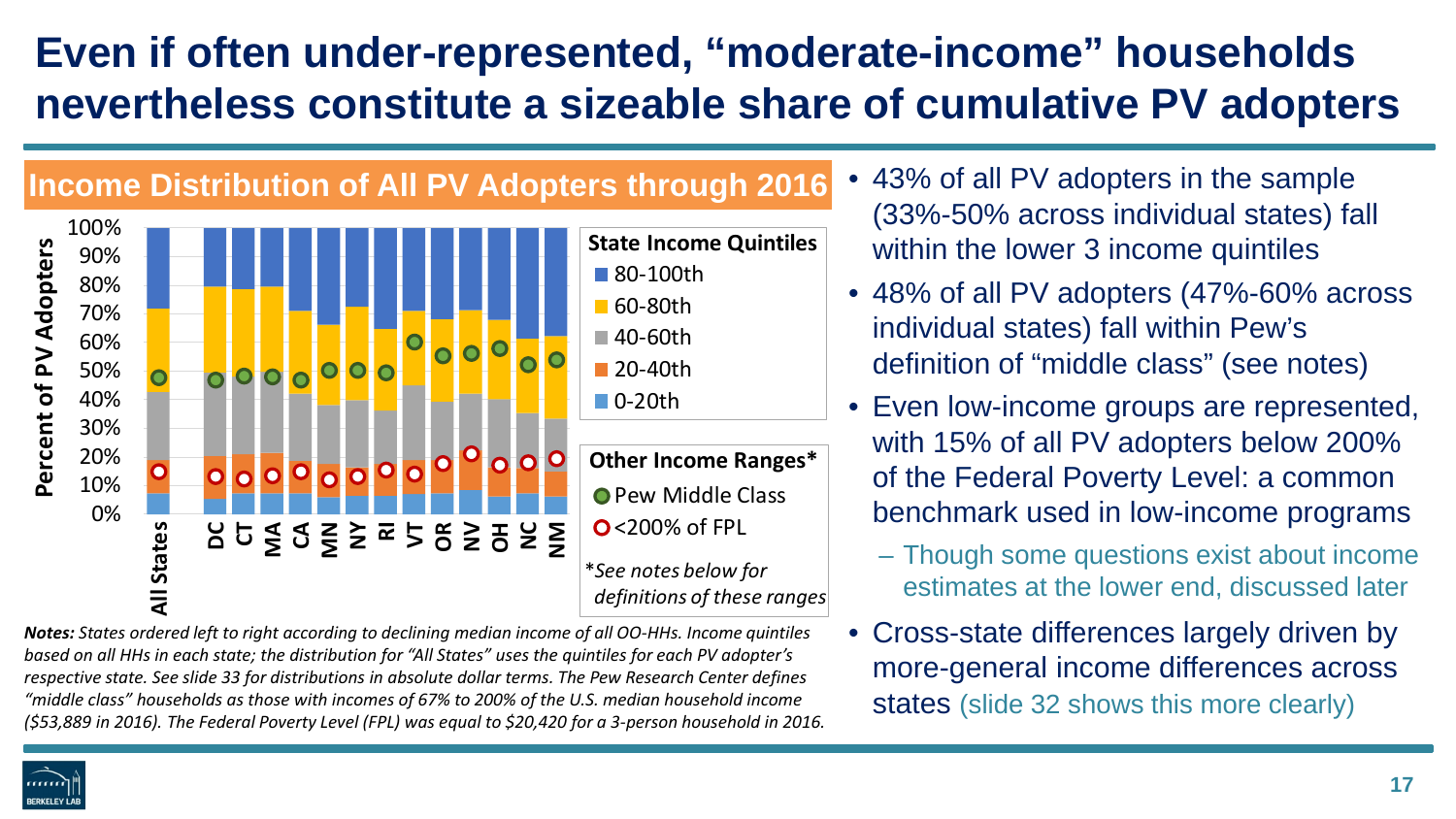## **PV adoption has generally been trending towards more-moderate income HHs in recent years, in contrast to earlier trend**



*Notes: The distributions are based on all states in the sample. Income distribution for PV adopters in each year is based on estimated current income of those HHs, not the income in the year of installation.* 

• **Prior to 2010:** PV adoption becomes increasingly skewed toward higher income households

- Early adopters, nascent markets in most states (mostly CA)
- **Since 2010:** Share of adopters from more-moderate incomes (<60<sup>th</sup>) percentile) steadily increasing
	- Rapid cost declines, growth of TPO, maturing markets, programmatic initiatives and business models targeting LMI

*While the aggregate temporal trend across all states is heavily driven by CA, most other states show similar trends since 2010.*

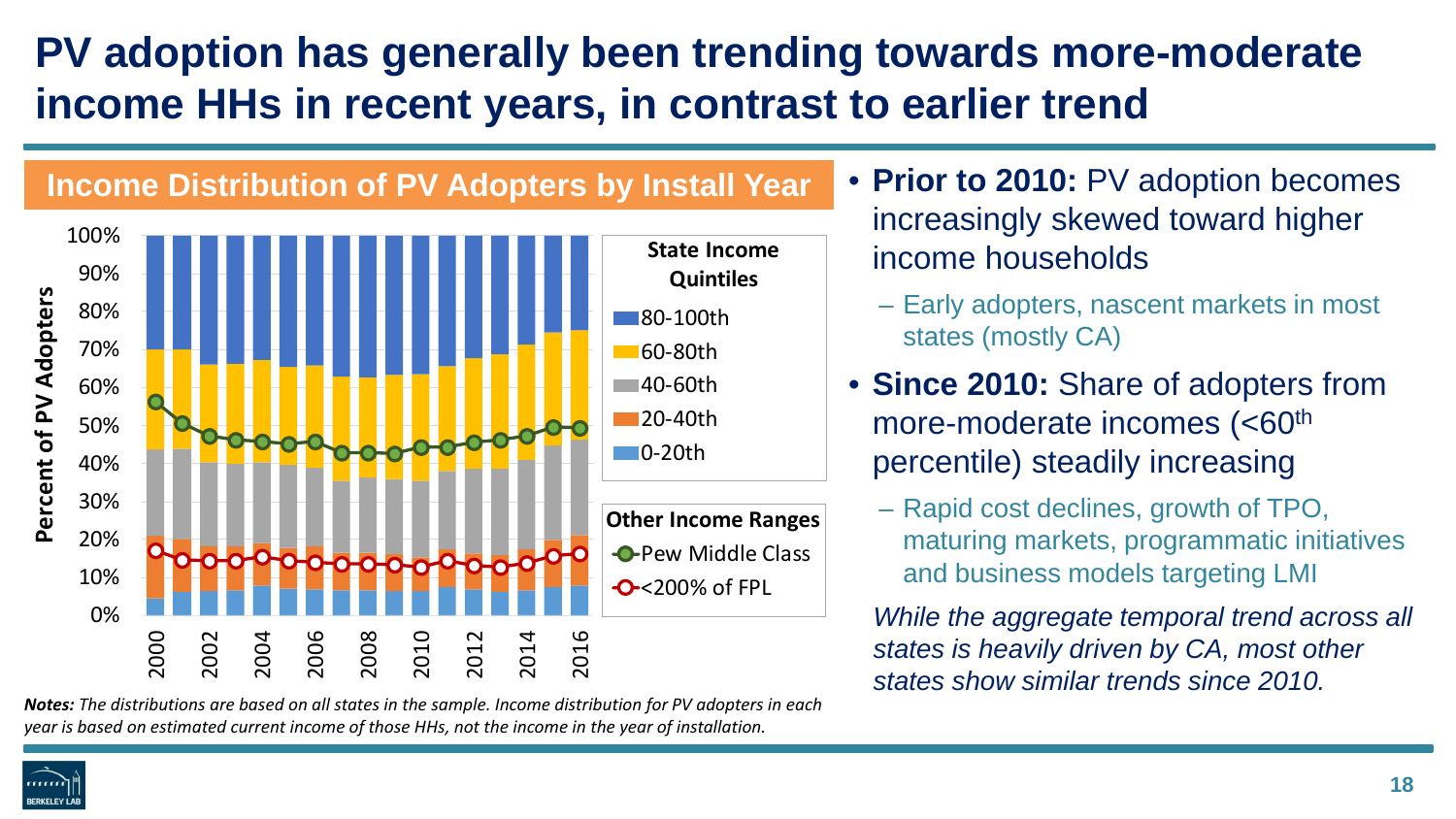### **Most states also trending toward more-moderate income adopters**

With some exceptions, depending on the set of income quintiles considered

**Income Distribution of 2010 vs. 2016 PV Adopters** (or closest available years)



*Notes: A narrower range of years is shown for several states (MN, RI, VT) due to limited or unavailable data for 2010 or 2016. Income distributions for PV adopters in each year are based on estimated current income of those HHs, not the income in the year of installation.* 

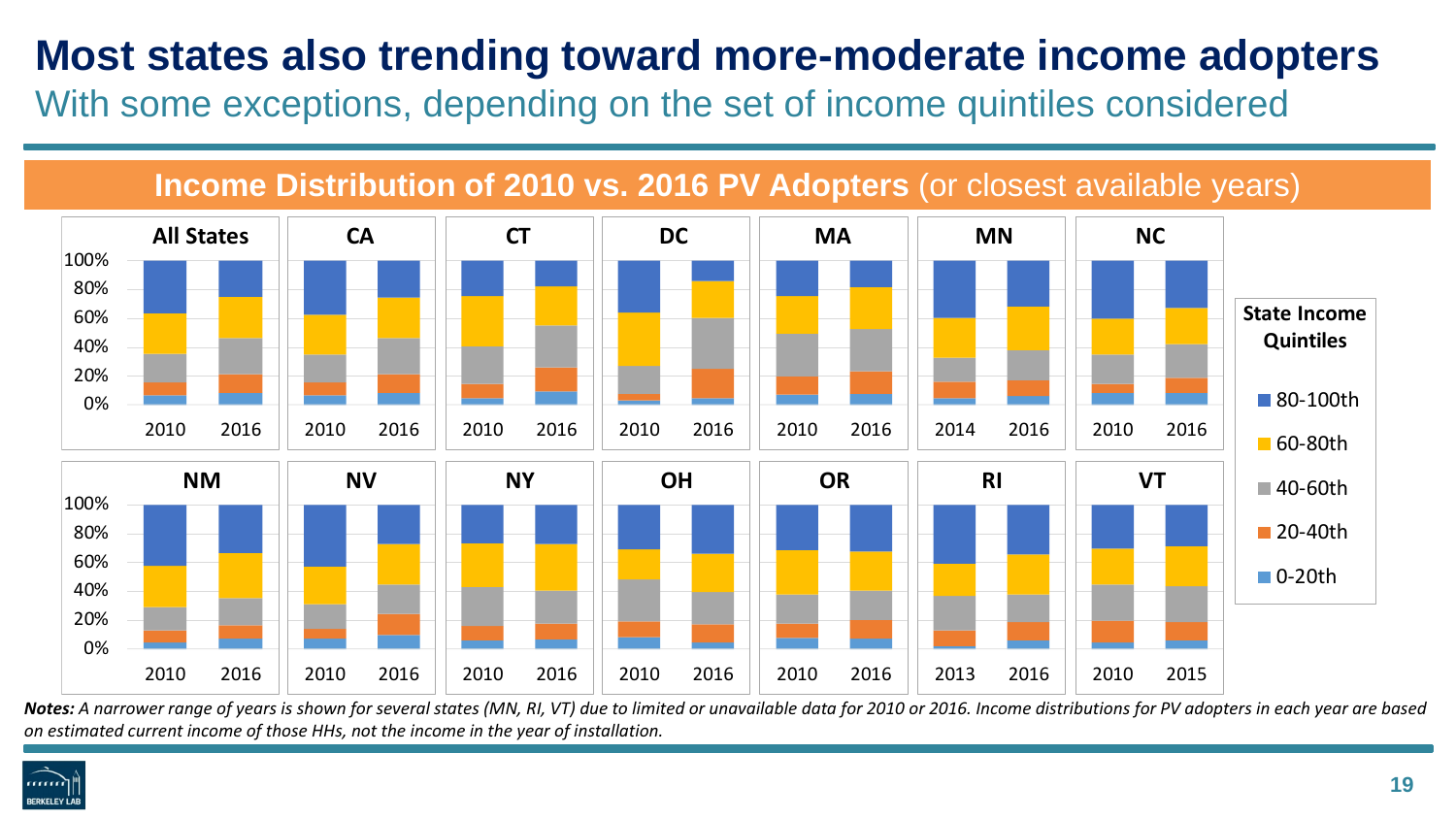### **Methodological Side-Bar:** Using Experian HH income estimates yields materially different results than using Census BG or zip code median incomes

**2016 PV Adopter Income Distributions** *Comparison of three income estimates* 



*Notes: For the Census (BG) distribution, the income assigned to each PV system is the corresponding BG median income. For the Census (zip code) distribution, the income assigned to each PV system is the average of the BG median incomes within the corresponding zip code, weighted by the residential population in each BG.* 

- Prior analyses of PV-adopter income trends have often used zip-code average incomes (for want of customer street addresses) or median BG incomes (for want of HH-level income data)
	- Roughly 600 HH per BG; 3000 HH per zip code
- One of the chief innovations of the present analysis is to use HH-level income estimates for each available PV street address
- The results differ materially in two ways
	- **1. Shift in the distribution toward wealthier households:**  PV adopters tend to have higher incomes than other HHs in their BG and zip code
	- **2. Greater representation among the "tails" of the income distribution:** Using median incomes across BGs or zip codes dampens income variability

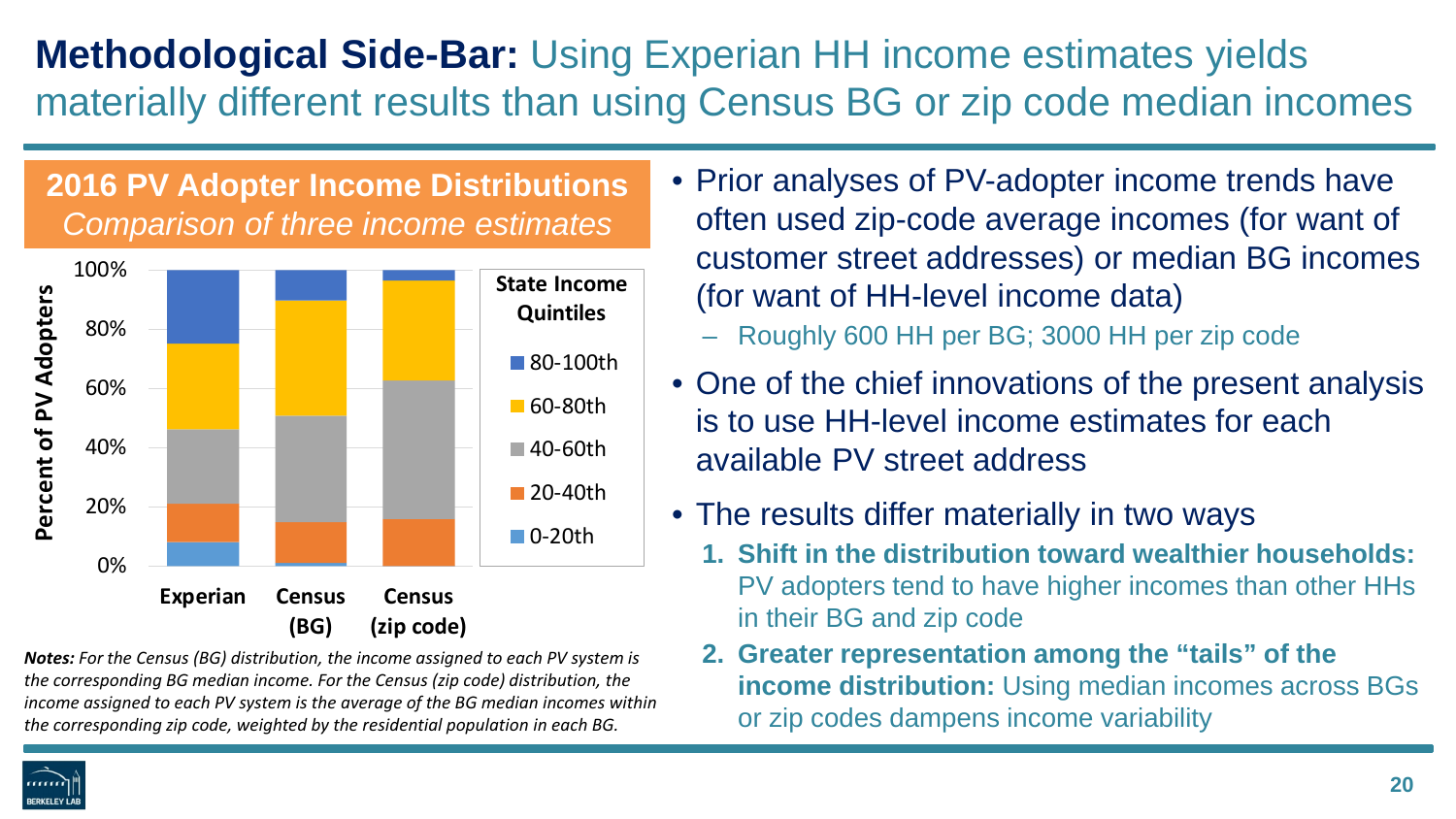### **Methodological Side-Bar:** There are some questions about the accuracy of the income estimates at the lower end of the spectrum

#### **Comparison of Income Levels vs. Home Values for 2016 PV Adopters**



**State Income Quintile**

*Notes: The home value for each PV adopter is binned according to the distribution of home values in the corresponding state (which are available as quartiles)*

- For PV adopters in most income groups, home values more-or-less correspond to income
- However, for PV adopters in the lowest income quintile, the home-value distribution is flat, suggesting a relatively high share of these customers may not, in fact, be "low income"
	- One theory explored, but ultimately refuted, is that a disproportionate share of low-income PV adopters are retirees
- Data on participation in CA low-income electricity rates (see slide 34) also show a larger number of estimated low-income PV adopters than expected
- Possible explanations: (1) less-robust data available for the estimated income model for low-income HHs versus higher incomes; (2) the process of fitting income estimates to census data may skew low-income results

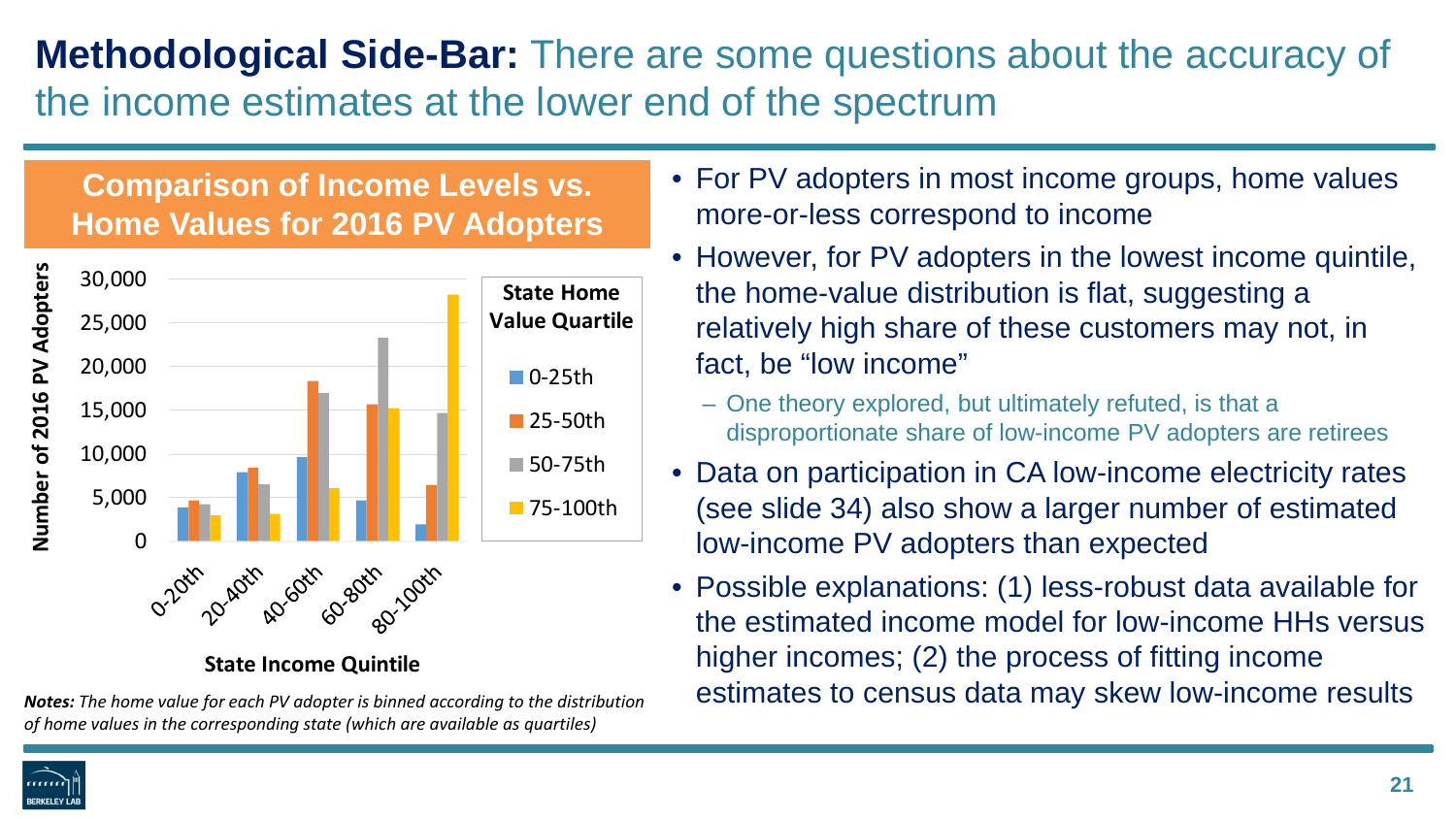# **Estimating LMI Adoption Rates**

#### *PV Adoption Rate: Number of PV adopters divided by total number of (applicable) HH*

- We estimate adoption rates among all HHs and among just OO-HHs, on both a cumulative and annual basis
- We assume that the income distribution of our PV-adopter sample for each state is representative of all PV adopters in the state
- We compare adoption rates for LMI households vs. overall PV adoption rates  $\rightarrow$  provides a measure of whether and to what extent LMI adoption lags behind the broader market

#### *Defining "LMI": Following the convention of many LMI-oriented solar programs, we classify households as LMI based on their income relative to Area Median Income (AMI)*

- Specific AMI thresholds vary by program (typically anywhere from 60% to 120% of AMI), depending in part on whether the focus is just on *low-*income or on *low- and moderate*-income
- Side note: Using state median incomes rather than AMI yields almost identical LMI adoption rates for most states (suggesting that PV adopters are relatively well-dispersed within each state)

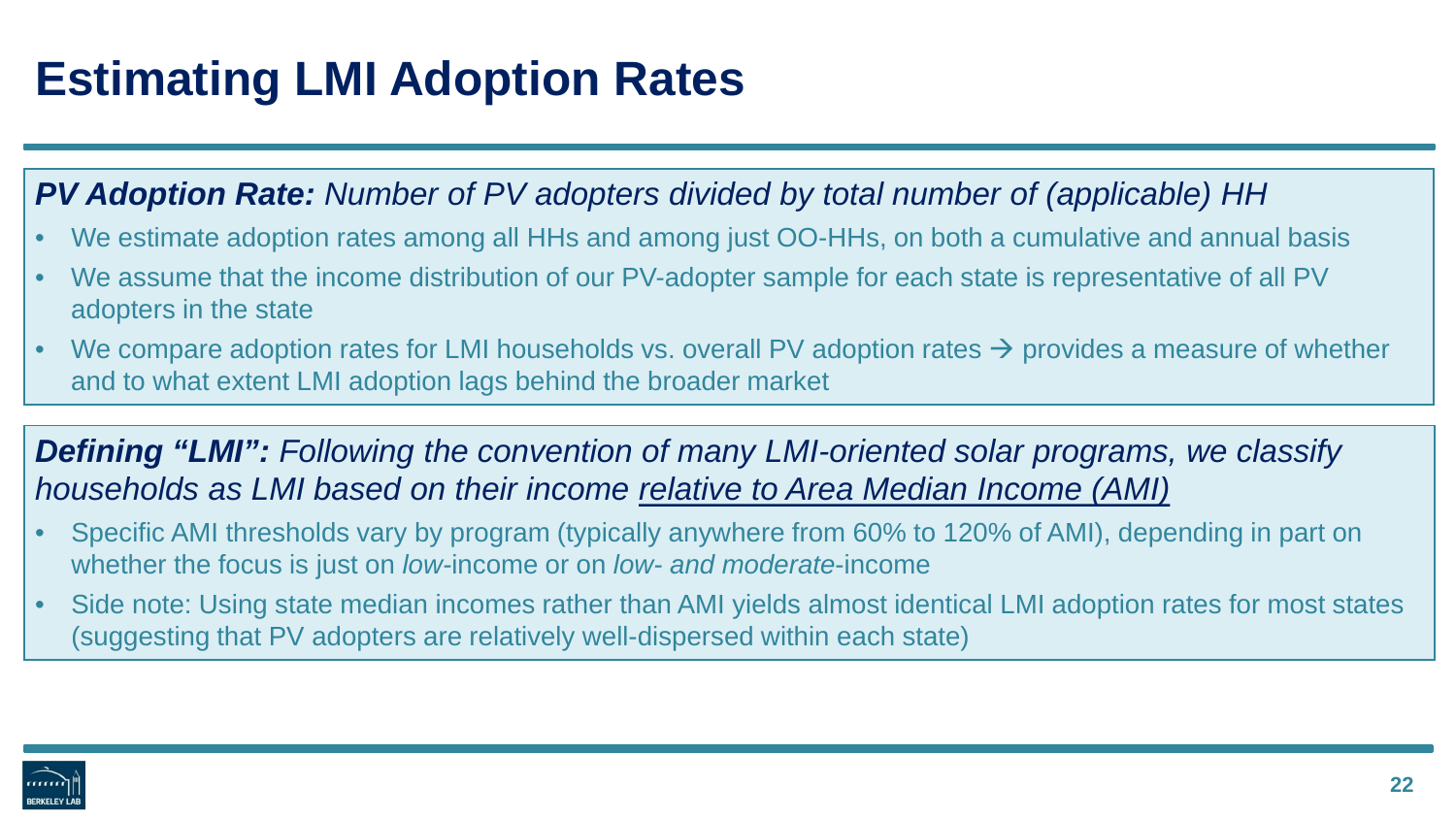### **PV adoption rates by LMI customers lag behind the broader market** Though the disparity is smaller when focusing just on OO-HHs and 2016 installs

**PV Adoption Rates: LMI compared to All Incomes** Aggregate results across all states in the sample



*In general, results mirror and reinforce earlier comparisons of median incomes and PV-adopter income distributions*

- In aggregate across all states in the sample, the LMI adoption rate is below the overall market adoption rate
- The gap is smaller for more-expansive LMI definitions (120% vs. 60% of AMI)
- The gap is also smaller, in relative terms, when focused specifically on adoption among OO-HHs (given lower rates of home-ownership among LMI customers)
- The gap is smaller among 2016 installs, as PV adoption shifts towards moremoderate income HHs, but still persists

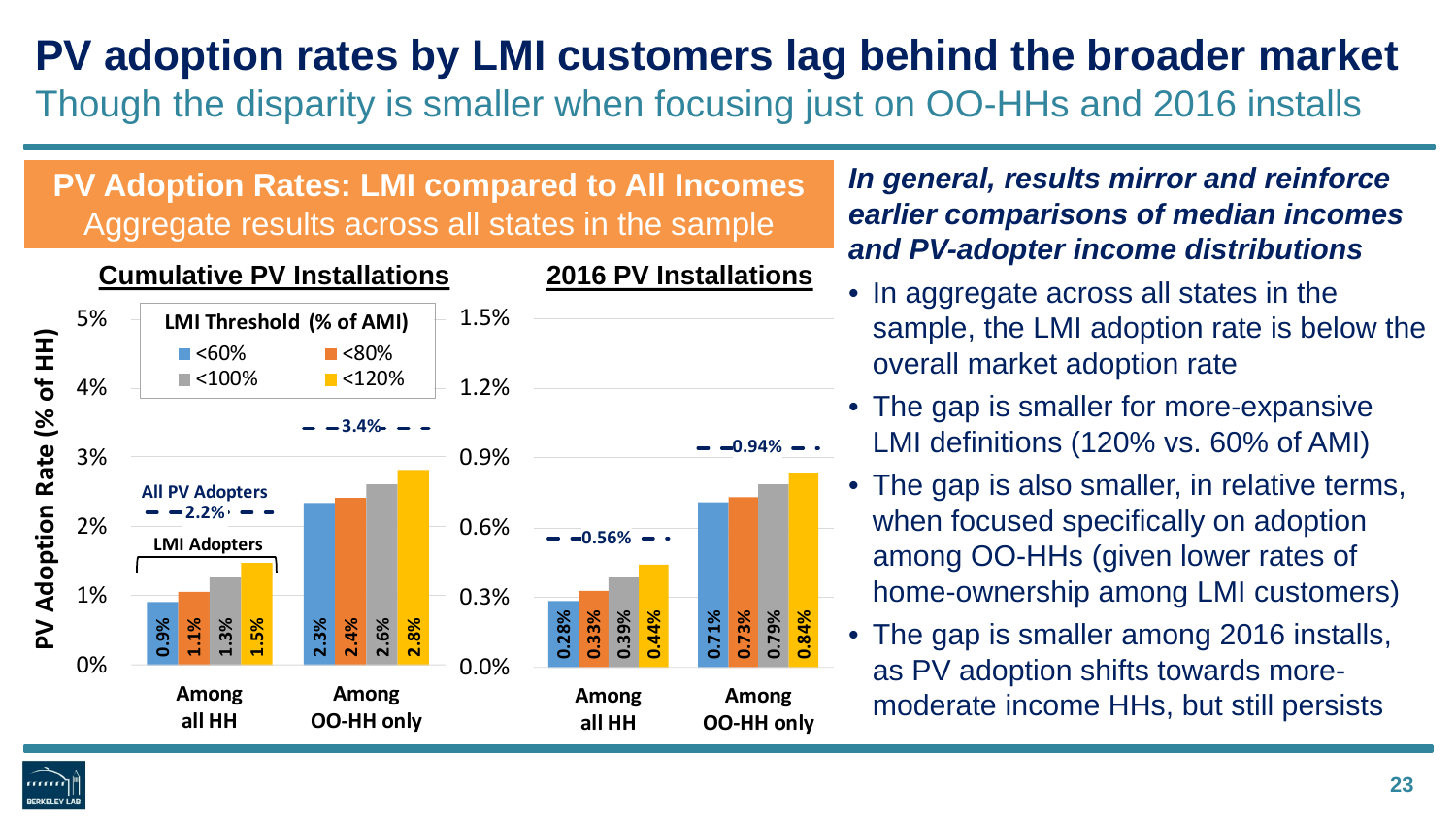## **LMI adoption in each state also tends to lag the broader market**

DC is an exception, in part because of how the MSA is defined

#### **Ratio of LMI to Overall Statewide Adoption Rates**  (2016 PV installs, OO-HHs only, LMI defined as ≤100% of AMI)



- Annual LMI adoption rates vary widely across states, from <0.01% to 1.8% of OO-HHs in 2016, using the particular LMI definition here (see slide 35 for cumulative LMI adoption rates)
- Generally range from 70-90% of the overall state adoption rate, though LMI rate is near or above broader market rate in several states (DC, CT, MA)
- **Adoption Rate LMI Adoption Rate** • In general, less lag in states with higher overall incomes, as LMI HHs in these states  $\overline{M}$ have higher absolute income levels
- This dynamic further accentuated in DC, as it is part of a larger MSA that includes highincome areas of VA and MD, further raising the absolute income threshold for LMI

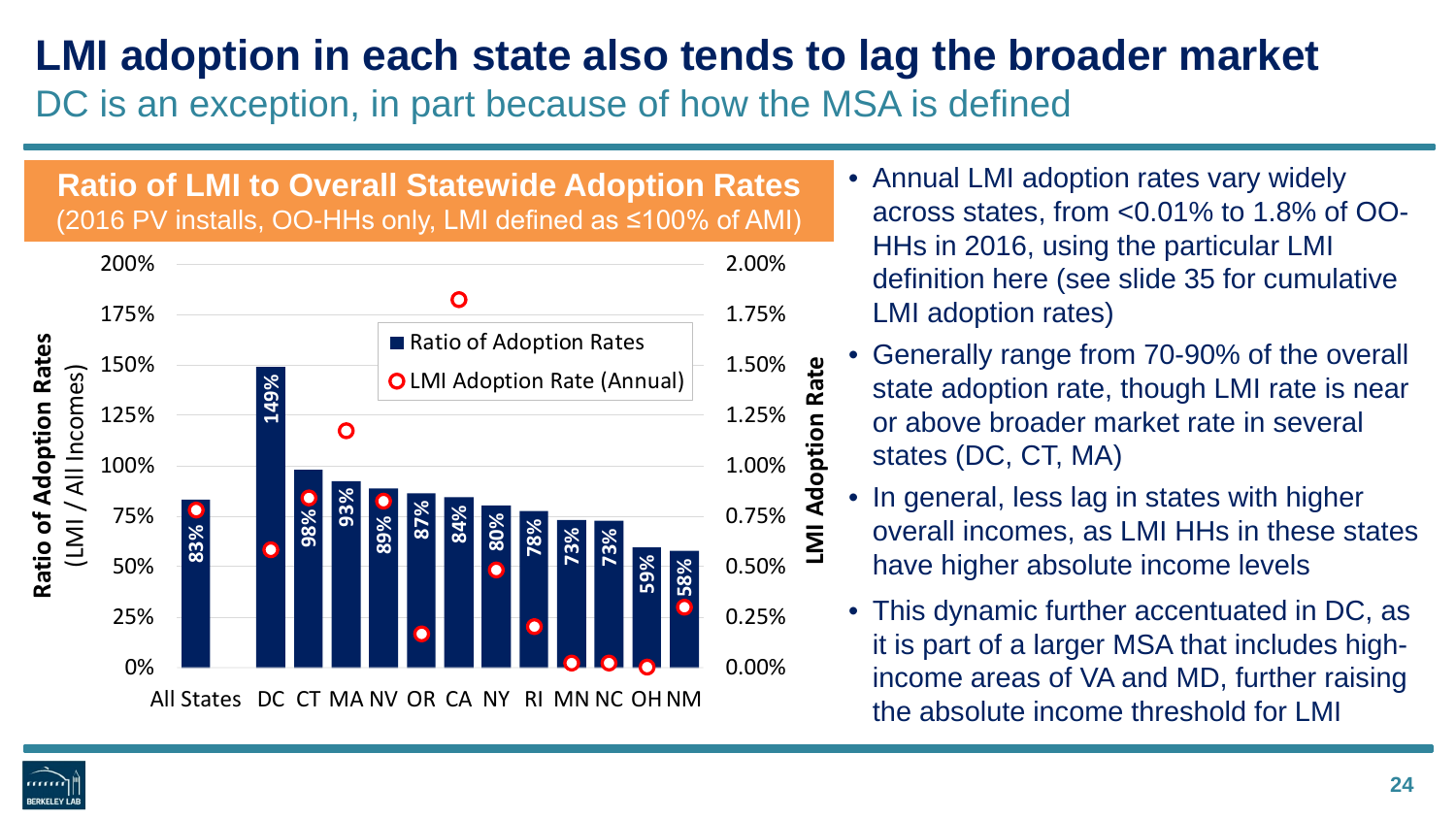## **LMI PV systems tend to be somewhat smaller, more likely to be TPO**

But few apparent differences in system price, module efficiency, or microinverter use

#### **PV System Characteristics for LMI vs. Non-LMI** (2016 PV Installations, LMI defined as ≤100% of AMI)



- **Median system size:** ~**5.4 kW** for LMI customers (≤100% of AMI) vs. **6.2 kW** for non-LMI customers
	- Larger systems cost more, and lowerincome HHs are more constrained financially; LMI HHs may also have less energy consumption to offset and smaller roofs
- **Third-party ownership (TPO): 57%** of LMI customers vs. **48%** for non-LMI
	- LMI HHs may have greater cash constraints, less access to other financing options, and less ability to directly monetize tax benefits

*Notes: Figure is based on all systems in the analysis sample installed in 2016 for which the relevant data (e.g., module efficiency, inverter type, system ownership type) are available.* 

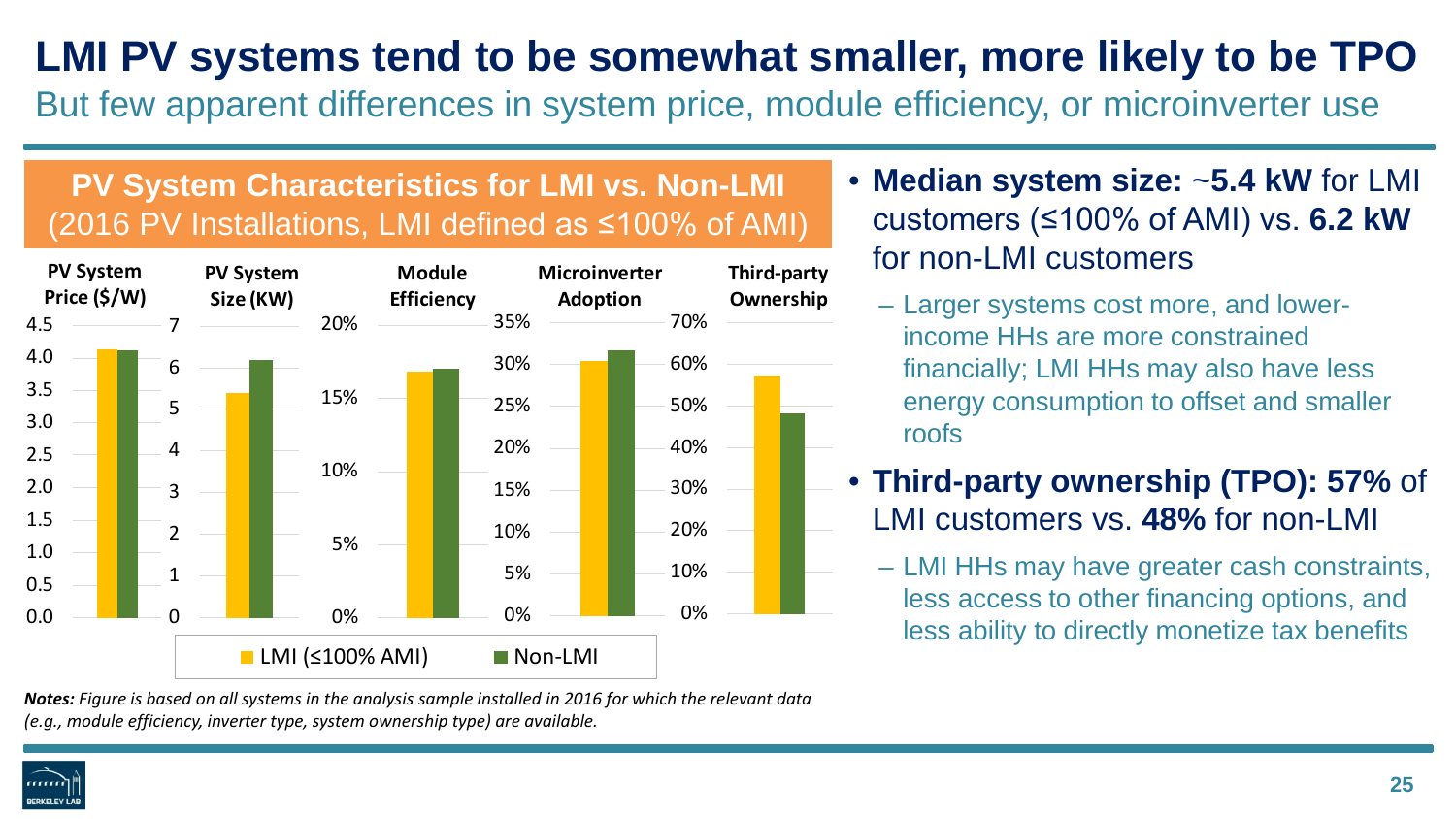## **Outline**

- Overview and Background
- Data
- Results
	- Median incomes of PV adopters vs. broader population
	- Income distribution of PV adopters
	- LMI adoption rates
	- LMI adopter characteristics
- Conclusions
- Appendix

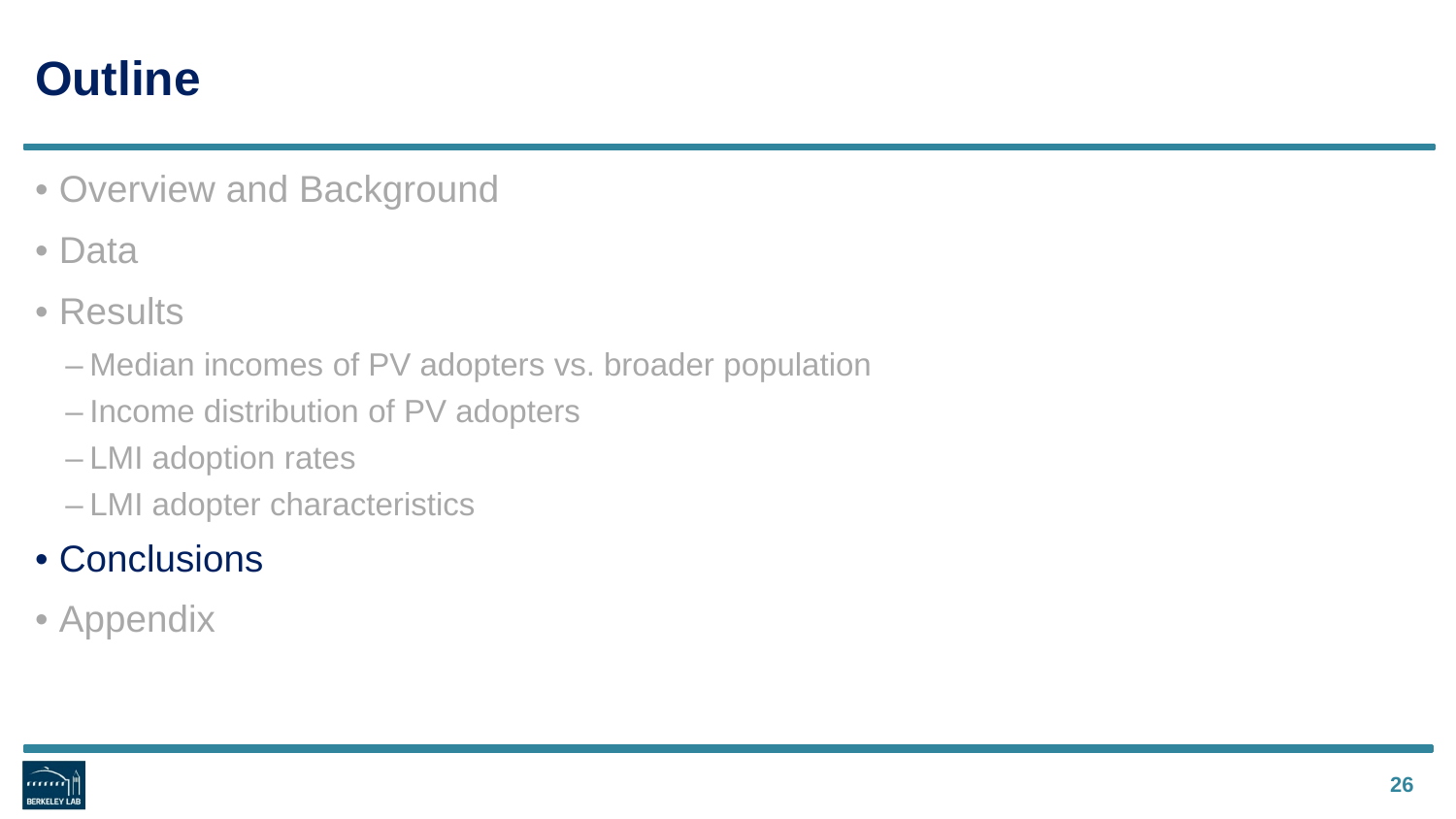## **Conclusions**

- **The choice of data and metrics clearly matter:** For example, results and associated take-away messages can differ significantly depending on use HH-level data vs. Census BG medians or zip-code average incomes; and depending on whether PV adopters are compared to all HH or just OO-HHs
- **Home-ownership is a key driver for differences in PV adoption among income groups:**  Reinforces importance of business models and programs aimed at renters
- **PV-adopter incomes are diverse:** While PV adopters as a whole are higher-income than the population at large, it should not be overlooked that "moderate-income" or "middle-class" households are already a significant beneficiary of existing solar markets
- **The income profile of residential PV adopters is dynamic and evolving:** Suggests some value in periodically re-assessing PV-adopter income trends, and raises questions about the underlying drivers for recent trends and about how those trends may evolve going forward
- **Local and regional factors impact the income characteristics of PV adopters:** Though much of the cross-state variation in PV income trends is a function of more-general statewide income differences, other market and policy drivers likely play a role as well, and could become more significant in the years ahead

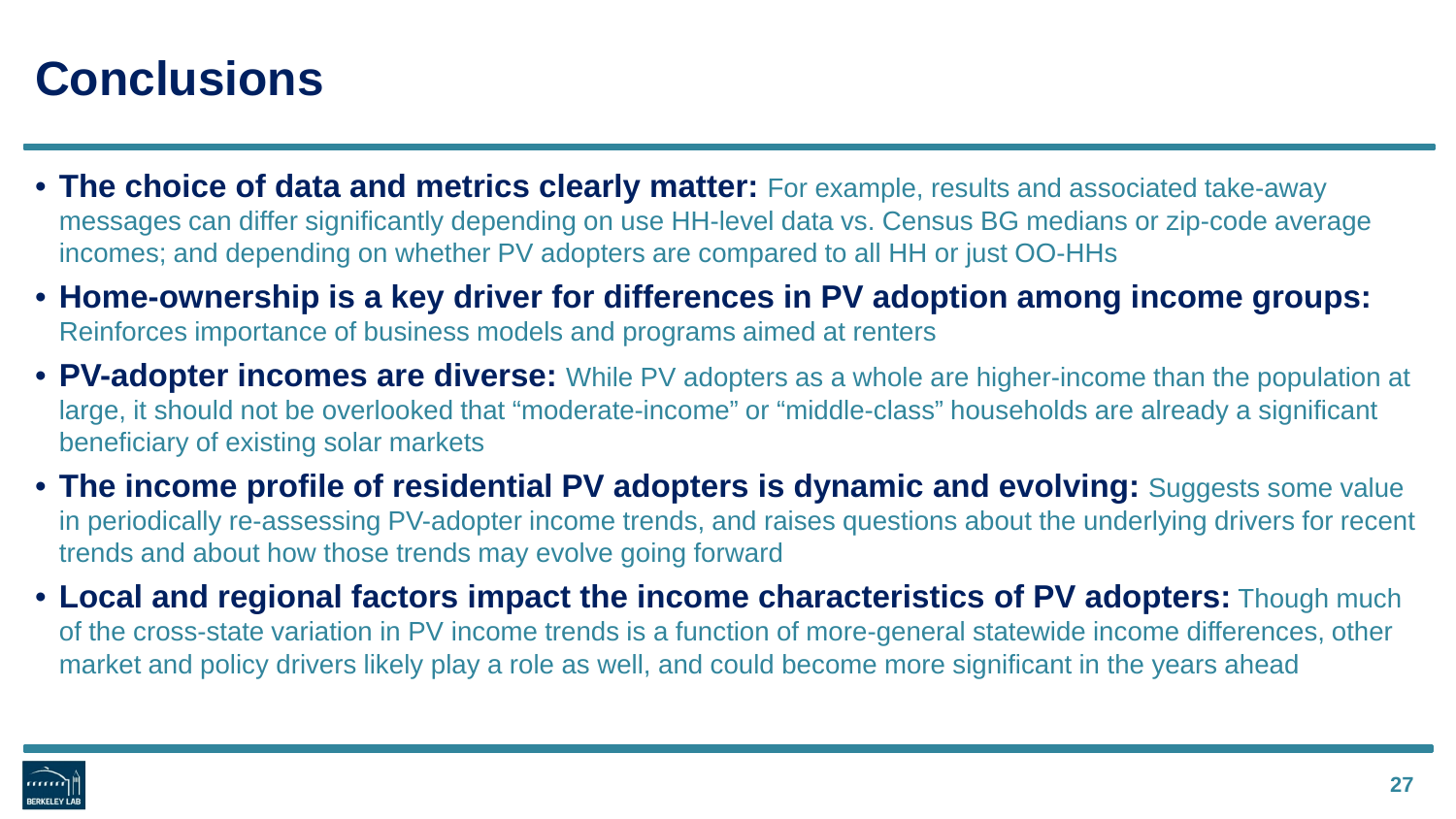## **Outline**

- Overview and Background
- Data
- Results
	- Median incomes of PV adopters vs. broader population
	- Income distribution of PV adopters
	- LMI adoption rates
	- LMI adopter characteristics
- Conclusions
- Appendix

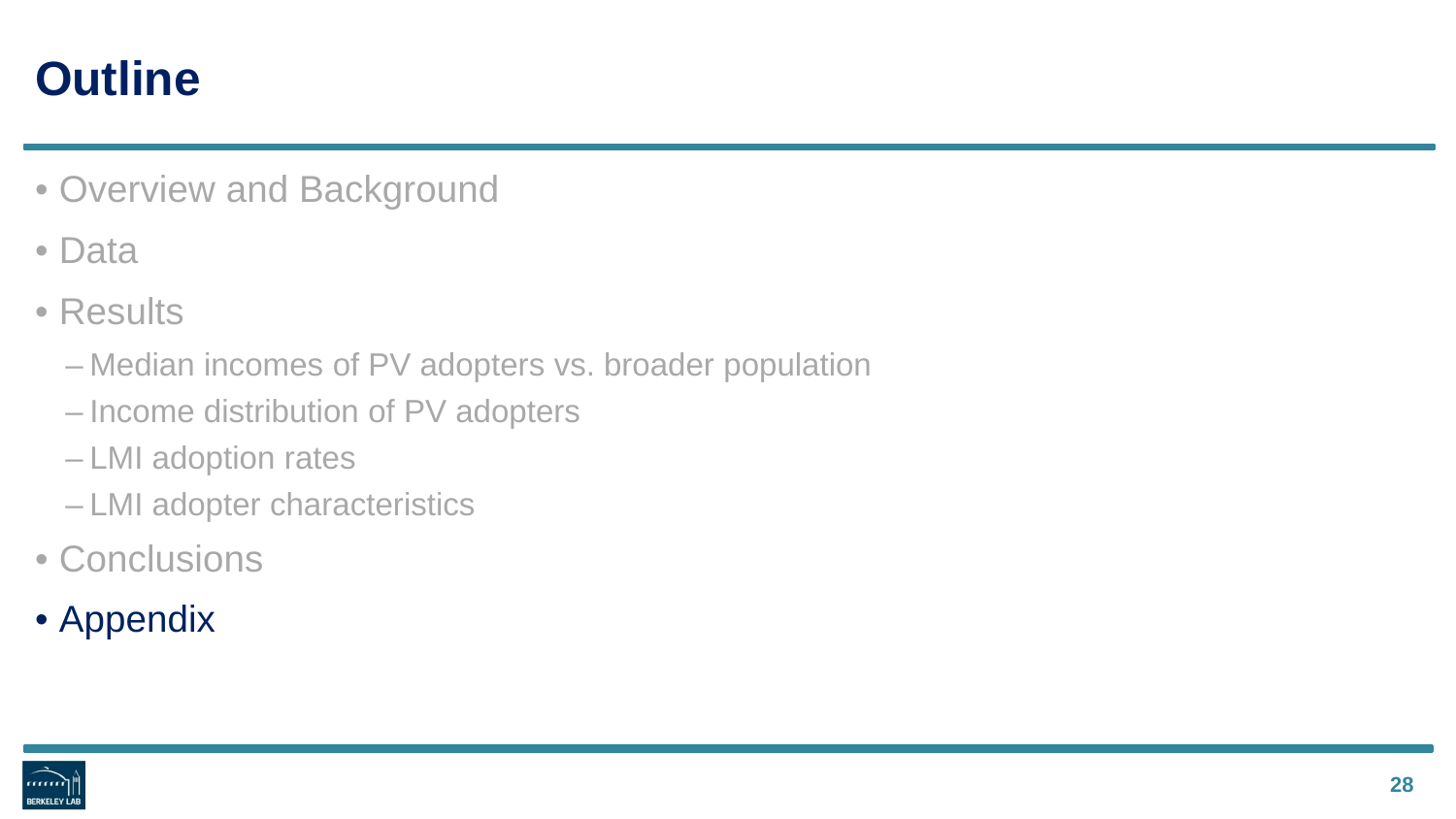# **Analysis Sample: Data Sources**

| <b>State</b> | <b>Data Sources</b>                                                                                                                                                                                                                               | <b>Analysis</b><br><b>Sample</b> | <b>Market</b><br>Coverage | <b>Notes</b>                                                                                                                                                 |
|--------------|---------------------------------------------------------------------------------------------------------------------------------------------------------------------------------------------------------------------------------------------------|----------------------------------|---------------------------|--------------------------------------------------------------------------------------------------------------------------------------------------------------|
| <b>CA</b>    | CPUC: Currently Interconnected Dataset, CSI Working Dataset, Self-Generation Incentive Program<br>CEC: New Solar Homes Partnership, Emerging Renewables Program<br>Imperial Irrig. District: All net-metered systems, California Solar Initiative | 595,892                          | 92%                       | Projects matched across overlapping datasets to avoid<br>double-counting                                                                                     |
| <b>CT</b>    | <b>CT Green Bank:</b> Various incentive programs                                                                                                                                                                                                  | 18,989                           | 82%                       |                                                                                                                                                              |
| <b>DC</b>    | DC PSC: Systems certified for RPS eligibility                                                                                                                                                                                                     | 2,572                            | 94%                       |                                                                                                                                                              |
| <b>MA</b>    | MA DOER: SREC I and SREC II certified systems<br><b>MassCEC:</b> Various incentive programs                                                                                                                                                       | 61,418                           | 95%                       | Projects matched across overlapping datasets to avoid<br>double-counting                                                                                     |
| <b>MN</b>    | MN Dept. of Commerce: Made in Minnesota program                                                                                                                                                                                                   | 597                              | 26%                       | Only includes data on 2014-2016 installs                                                                                                                     |
| <b>NC</b>    | NC Sustainable Energy Association: Applications with the NC PUC for a CPCN                                                                                                                                                                        | 4,689                            | 93%                       |                                                                                                                                                              |
| <b>NM</b>    | NM Energy, Minerals & Natural Resources Dept: State income tax credit program<br>PNM: All interconnected systems                                                                                                                                  | 10,581                           | 87%                       | Data from the state tax credit program includes only host-<br>owned systems. Projects matched across overlapping datasets<br>to avoid double-counting.       |
| <b>NV</b>    | NV Energy: All interconnected systems                                                                                                                                                                                                             | 20,150                           | 85%                       |                                                                                                                                                              |
| <b>NY</b>    | <b>NYSERDA:</b> Various incentive programs                                                                                                                                                                                                        | 47,340                           | 64%                       | Market coverage relatively low because street address data<br>unavailable for a substantial fraction of systems                                              |
| <b>OH</b>    | OH PUC: All in-state systems certified for RPS eligibility                                                                                                                                                                                        | 1,765                            | 66%                       | Market coverage relatively low because a substantial fraction<br>of street addresses could not be matched with either a HH or<br>zip+4-level income estimate |
| <b>OR</b>    | Energy Trust of Oregon: Various incentive programs<br>OR Dept. of Energy: State income tax credit programs                                                                                                                                        | 11,693                           | 94%                       | Projects matched across overlapping datasets to avoid<br>double-counting                                                                                     |
| <b>RI</b>    | RI Commerce Corporation: Various incentive programs<br>National Grid: All net-metered systems and all systems participating in RE Growth Program                                                                                                  | 1,936                            | 97%                       | Projects matched across overlapping datasets to avoid<br>double-counting                                                                                     |
| <b>VT</b>    | VT Energy Investment Corporation: Various incentive programs                                                                                                                                                                                      | 3,558                            | 59%                       | PV incentives expired in 2015, thus effectively no market<br>coverage of 2016 installations                                                                  |

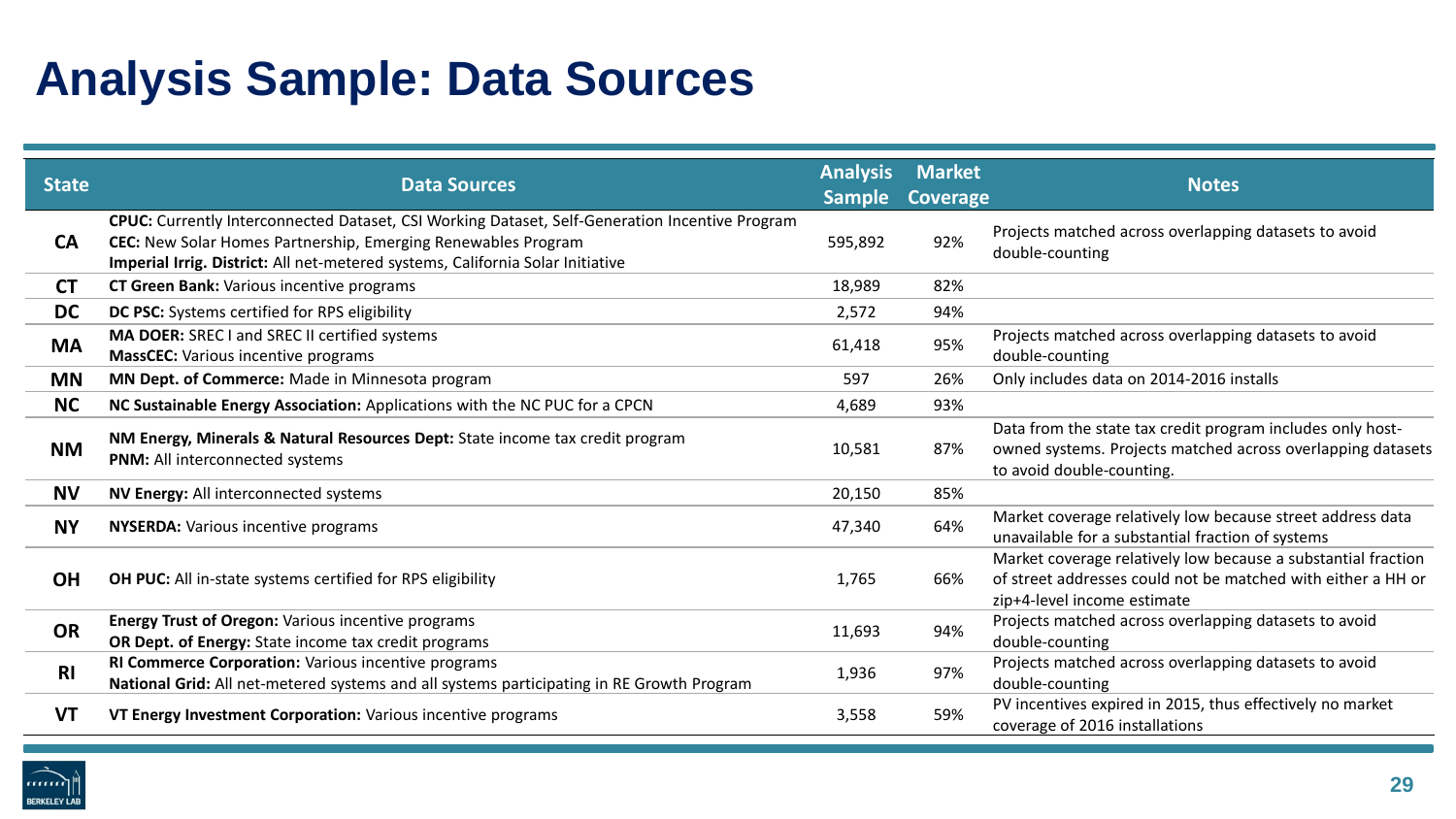## **Analysis Sample: Annual PV Adopters by State**

|              | 2000           | 2001           | 2002           | 2003           | 2004           | 2005           | 2006         | 2007           | 2008           | 2009           | 2010           | 2011           | 2012           | 2013           | 2014                                         | 2015                   | 2016   |
|--------------|----------------|----------------|----------------|----------------|----------------|----------------|--------------|----------------|----------------|----------------|----------------|----------------|----------------|----------------|----------------------------------------------|------------------------|--------|
| <b>State</b> |                |                |                |                |                |                |              |                |                |                |                |                |                |                |                                              |                        |        |
| <b>CA</b>    | 85             | 900            | 1,572          | 2,616          | 4,111          | 3,826          | 5,878        | 8,602          | 8,972          | 15,194         | 19,011         | 26,627         | 36,507         | 65,074         |                                              | 94,423 150,110 152,339 |        |
| <b>CT</b>    | $\mathbf{0}$   | $\mathbf 0$    | $\mathbf 0$    | $\mathbf 0$    | $\mathbf{0}$   | 32             | 87           | 165            | 269            | 469            | 475            | 404            | 597            | 1,285          | 3,139                                        | 6,693                  | 5,374  |
| <b>DC</b>    | 0              | $\mathbf 0$    | $\overline{0}$ | $\mathbf 0$    | $\mathbf 0$    | $\mathbf{1}$   | $2^{\circ}$  | $\overline{3}$ | 5              | 89             | 178            | 178            | 207            | 309            | 362                                          | 615                    | 624    |
| <b>MA</b>    | $\mathbf{1}$   | $\mathbf{1}$   | $\overline{0}$ | 50             | 98             | 60             | 197          | 181            | 319            | 686            | 545            | 1,093          | 2,907          | 4,804          | 8,970                                        | 20,295                 | 21,215 |
| <b>MN</b>    | 0              | $\mathbf{1}$   | $\mathbf 0$    | $\mathbf 0$    | $\mathbf{1}$   | $\overline{0}$ | $\mathbf{1}$ | $\mathbf{1}$   | $\overline{0}$ | $\overline{0}$ | $\overline{0}$ | $\overline{0}$ | $\overline{0}$ | $\overline{0}$ | 114                                          | 189                    | 290    |
| <b>NC</b>    | $\mathbf{0}$   | $\mathbf 0$    | $\mathbf 0$    | $\overline{0}$ | $\overline{0}$ | $\mathbf{3}$   | 13           | 20             | 40             | 102            | 179            | 350            | 444            | 435            | 846                                          | 1,274                  | 991    |
| <b>NM</b>    | $\mathbf{1}$   | $\overline{4}$ | 6              | $\overline{7}$ | 11             | $\overline{7}$ | 60           | 65             | 152            | 382            | 905            | 1,086          | 1,162          | 1,203          | 1,197                                        | 1,733                  | 2,610  |
| <b>NV</b>    | 0              | $\mathbf 0$    | $\mathbf 0$    | $\overline{0}$ | 8              | 58             | 72           | 92             | 82             | 166            | 279            | 127            | 55             | 235            |                                              | 1,410 14,587           | 2,979  |
| <b>NY</b>    | $\overline{0}$ | $\overline{0}$ | $\mathbf 0$    | 37             | 84             | 86             | 188          | 326            | 360            | 669            | 684            | 699            | 1,563          | 2,271          |                                              | 5,762 15,650           | 18,964 |
| OH           | 0              | $\mathbf 0$    | $\mathbf{1}$   | $2^{\circ}$    | 4              | 5              | 9            | 16             | 27             | 65             | 137            | 285            | 240            | 234            | 248                                          | 293                    | 199    |
| <b>OR</b>    | 23             | 46             | 31             | 84             | 140            | 96             | 149          | 220            | 245            | 456            | 1,104          | 1,322          | 1,342          | 986            | 1,307                                        | 2,006                  | 2,127  |
| <b>RI</b>    | $\mathbf{0}$   | $\mathbf 0$    | $\overline{0}$ | $\overline{0}$ | $\overline{0}$ | $\overline{0}$ | $\mathbf 0$  | $\mathbf{1}$   | $\overline{2}$ | $\mathbf{1}$   | $\overline{3}$ | $\overline{0}$ | 35             | 54             | 86                                           | 339                    | 1,415  |
| <b>VT</b>    | $\overline{0}$ | $\mathbf 0$    | $\overline{0}$ | $\mathbf{1}$   | 63             | 36             | 54           | 61             | 85             | 147            | 177            | 377            | 473            | 807            | 931                                          | 332                    | 15     |
| <b>Total</b> | 110            | 952            | 1,610          | 2,797          | 4,520          | 4,210          | 6,710        | 9,753          | 10,558         | 18,426         | 23,677         |                |                |                | 32,548 45,532 77,697 118,795 214,116 209,142 |                        |        |

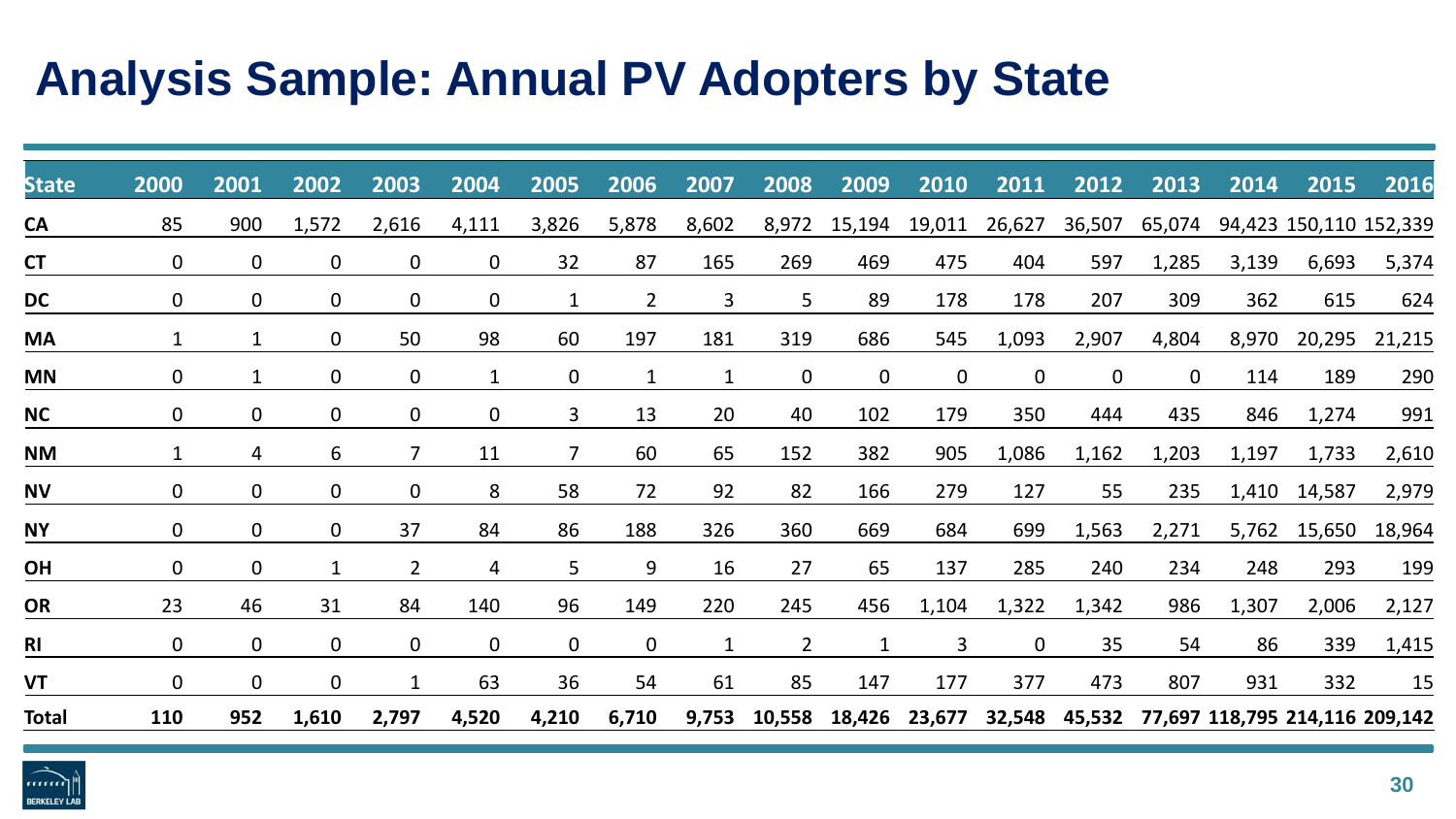## **Home-Ownership Rates for All Households**

#### **Home-Ownership Rate by Income Group** (All households, not specific to PV customers)



- The figure presented here provides further detail illustrating lower rates of home ownership for lower income households
	- Home-ownership rates are roughly double for HHs above \$150k (83% across all 13 states) than for those below \$50k (42%)
- As discussed throughout the report, higher income groups represent a disproportionate share of residential rooftop PV adopters, and have higher adoption rates, in large part as a result of differences in home-ownership rates across income groups

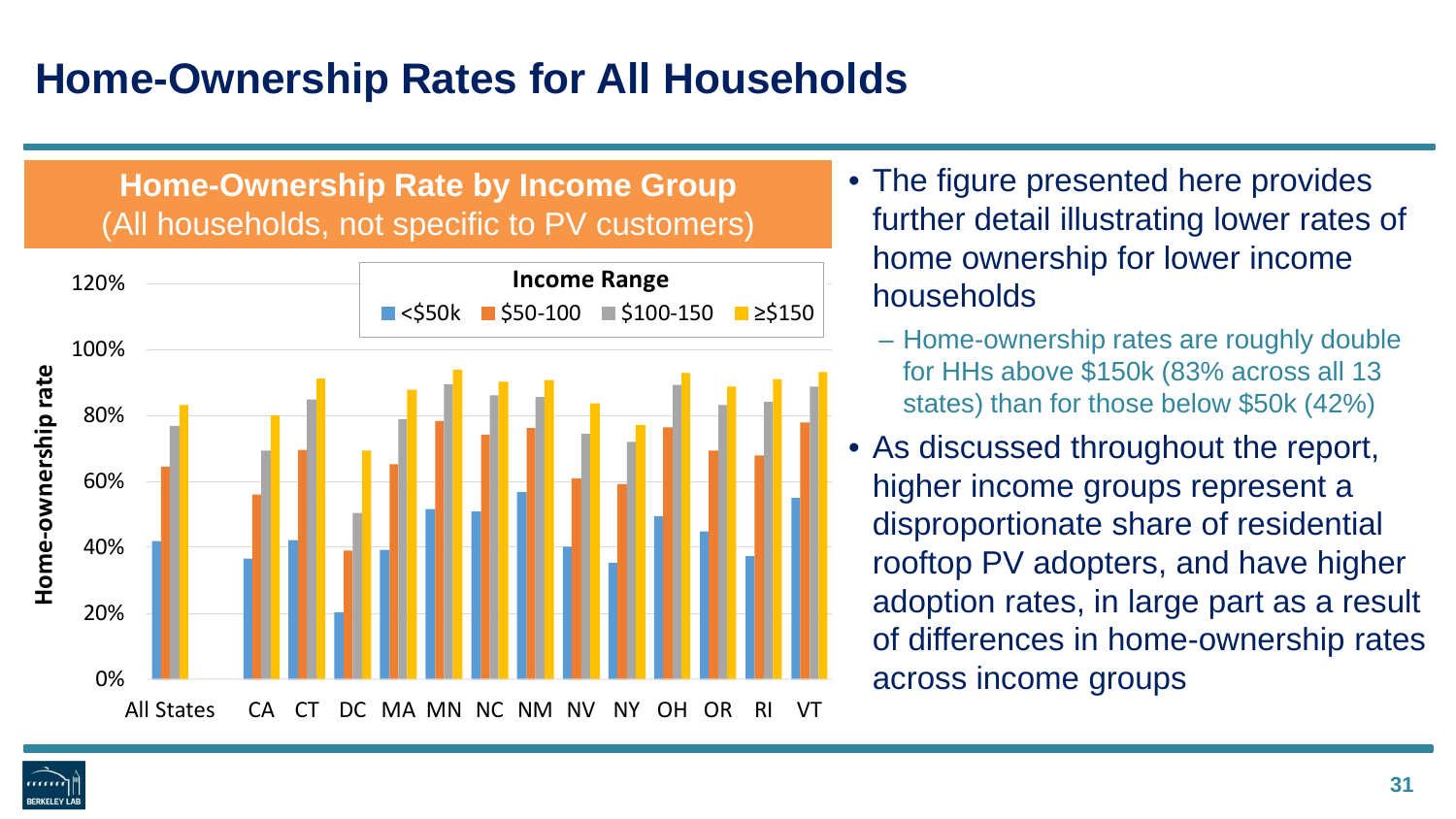## **Differences in PV-adopter incomes across states is partly a function of more-general differences in statewide incomes**

#### **Comparison of PV-Adopter Income Statistics with Each State's Median HH Income**



*Notes: States ordered from highest to lowest based on median income of all households. The trend-lines included in the figure are intended to illustrate the general direction of the trend, but the specific slopes of those lines do not have any technical significance given that the x-axis is non-numeric.* 

- In states with relatively high incomes:
	- Income quintiles shifted upward; thus PV more-accessible to HHs in the bottom three quintiles
	- Smaller fraction of population is <200% of FPL and in Pew middle class; fraction of PV adopters in those groups thus also smaller
- Converse is true for states with lower overall income levels
- More of a "mathematical" phenomenon than an empirical one
- Other cross-state differences in PVadopter income trends (as suggested by deviations from the trend-lines) may be driven by policy and market factors

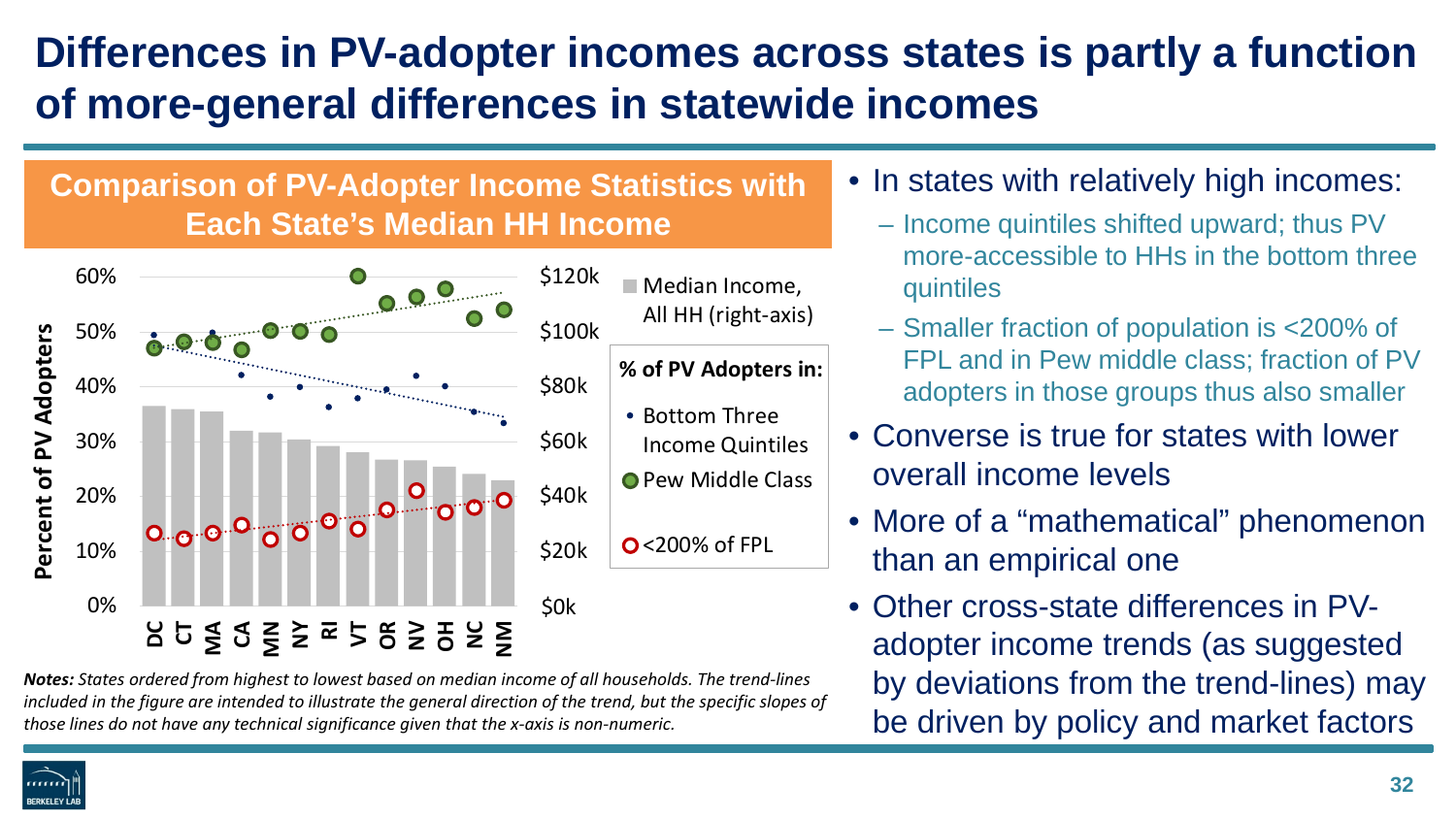# **BERKELEY LA**

## **PV-Adopter Income Distribution in Terms of Absolute Income Levels**



#### **Income Distribution of PV Adopters**

- This figure supplements the income distribution presented earlier, which uses state income quintiles
- Reinforces the same basic conclusion that "moderate-income" households comprise a sizeable share of PV adopters
	- 55% of all PV adopters in the sample have HH income <\$100k (~50-70% across the individual states)
- Cross-state differences highly correlate to overall statewide income levels
	- E.g., greater share of PV adopters <\$100k in states with relatively low statewide income (see previous slide), given the greater share of the overall population below that income level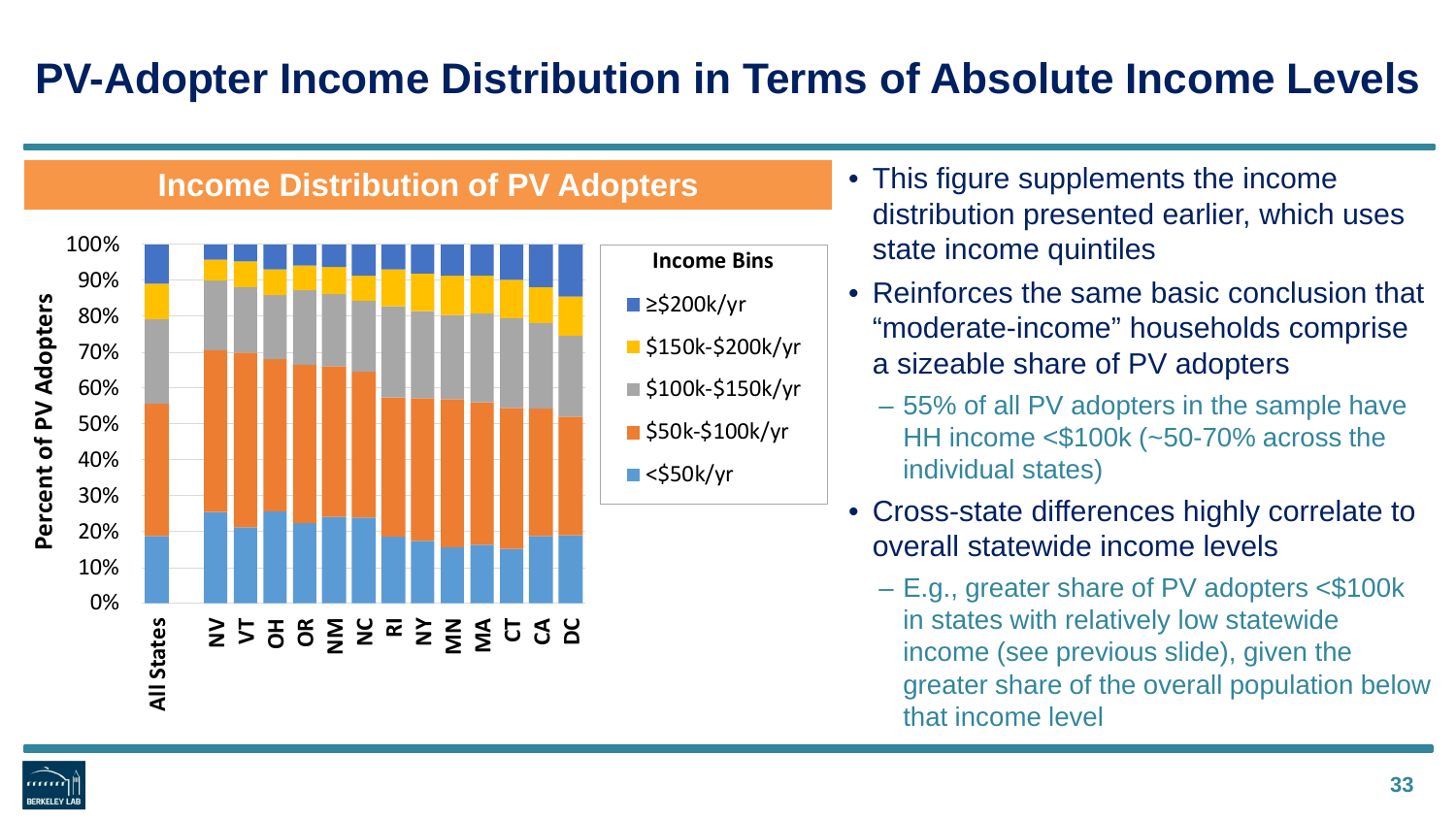## **Benchmarking Experian Income Estimates against PV-Customer Enrollment in Low-Income Rates for California IOUs**

#### **Experian Data vs. Enrollment in Low-Income Rates**



- California's IOUs offer low-income electricity rates; eligibility is based on HH income <200% of the FPL
- LBNL receives data from the CPUC on the retail electricity tariff in which each PV customer is enrolled (at the time of interconnection)
	- We focus here on just SCE and SDG&E, due to issues with the rate data for PG&E
- As shown in the figure, enrollment in low-income rates by PV customers is much lower than the estimated percentage of eligible PV customers (10% vs. 16% for SCE, 4% vs. 12% for SDG&E)
	- One explanation is simply that some customers may be eligible for lowincome rates but do not enroll
	- It may also indicate a larger number of estimated low-income households (with income <200% of FPL) than expected for these utilities (for reasons discussed on slide 21)

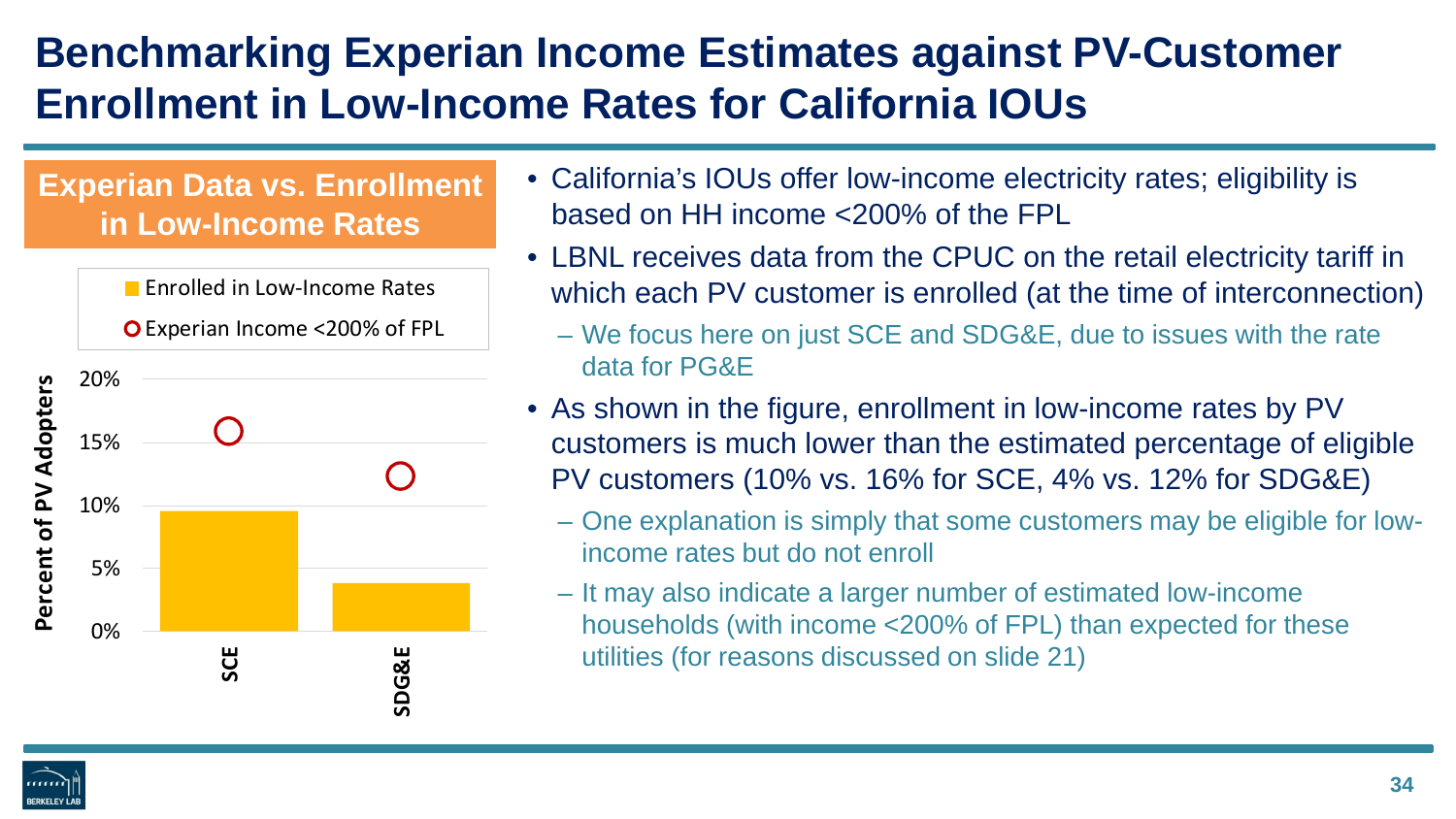## **LMI adoption in each state also tends to lag the broader market**

Rate

doption

DC is an exception, in part because of how the MSA is defined

**Ratio of LMI to Overall Statewide Adoption Rates**  (Cumulative installs, OO-HHs only, LMI defined as ≤100% of AMI)



- LMI PV adoption rates vary widely across states, from <0.1% to 7% of OO-HHs, using the particular LMI definition here
- Generally range from 60-80% of the broader market adoption rate
- Lag in LMI adoption rates generally less acute in states with higher overall incomes
	- Consistent with earlier discussion, LMI HHs in these states have higher absolute income levels, and thus greater access to PV
- **LMI Adoption Rate**  $\overline{\mathbf{z}}$ • Results for DC also impacted by the fact that it is part of a larger MSA that includes high-income areas of VA and MD, further raising the LMI threshold